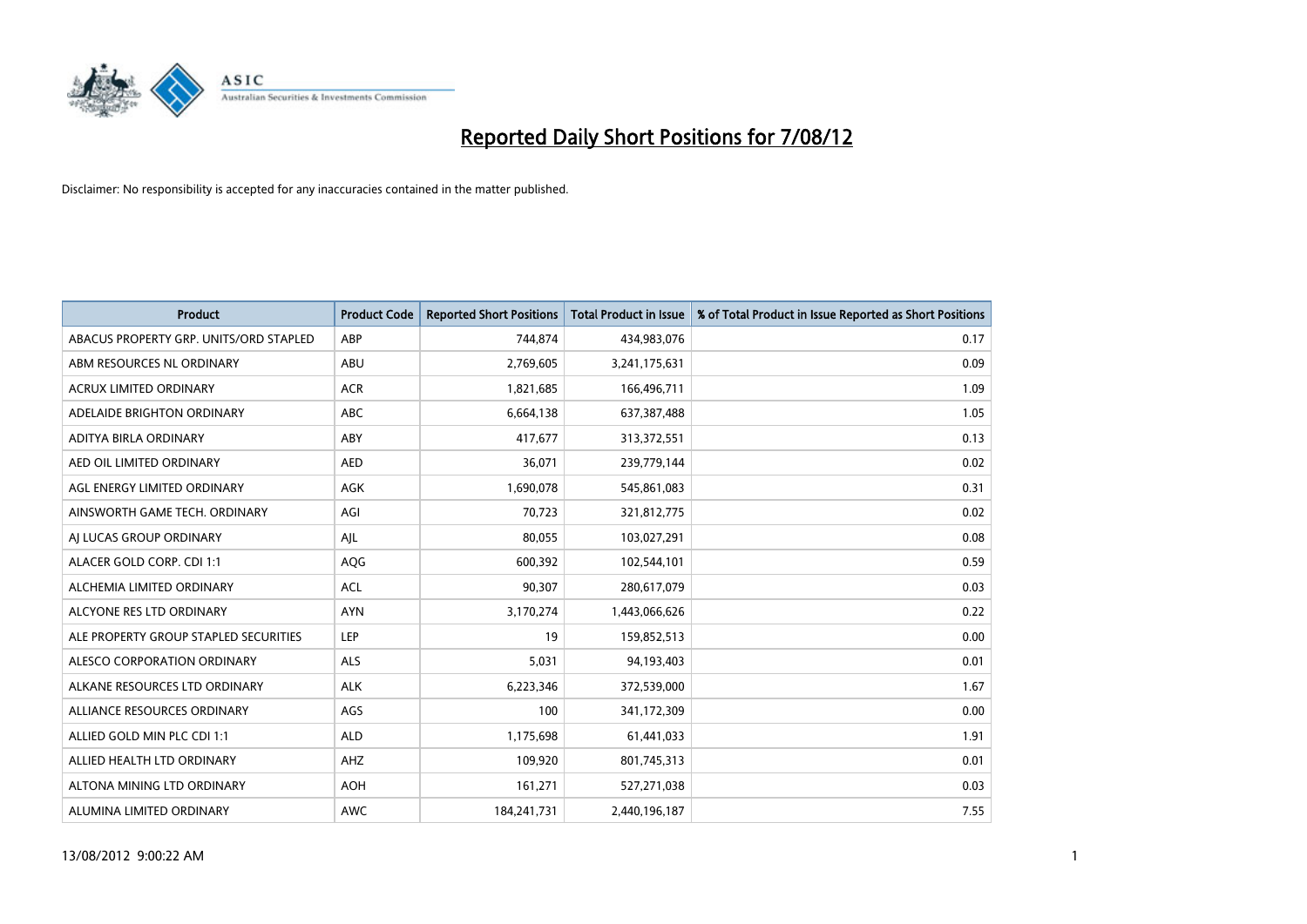

| <b>Product</b>                          | <b>Product Code</b> | <b>Reported Short Positions</b> | <b>Total Product in Issue</b> | % of Total Product in Issue Reported as Short Positions |
|-----------------------------------------|---------------------|---------------------------------|-------------------------------|---------------------------------------------------------|
| AMCOR LIMITED ORDINARY                  | <b>AMC</b>          | 3,303,218                       | 1,206,684,923                 | 0.27                                                    |
| AMP LIMITED ORDINARY                    | AMP                 | 7,492,391                       | 2,894,931,180                 | 0.26                                                    |
| AMPELLA MINING ORDINARY                 | <b>AMX</b>          | 6,145,014                       | 246,800,493                   | 2.49                                                    |
| ANGLOGOLD ASHANTI CDI 5:1               | AGG                 | $\mathbf{1}$                    | 89,207,765                    | 0.00                                                    |
| ANSELL LIMITED ORDINARY                 | <b>ANN</b>          | 3,102,151                       | 130,656,668                   | 2.37                                                    |
| ANTARES ENERGY LTD ORDINARY             | <b>AZZ</b>          | 425,342                         | 258,000,000                   | 0.16                                                    |
| ANZ BANKING GRP LTD ORDINARY            | ANZ                 | 7,970,242                       | 2,715,981,237                 | 0.29                                                    |
| APA GROUP STAPLED SECURITIES            | <b>APA</b>          | 6,894,142                       | 644,485,583                   | 1.07                                                    |
| APN NEWS & MEDIA ORDINARY               | <b>APN</b>          | 12,876,674                      | 649,010,756                   | 1.98                                                    |
| AOUARIUS PLATINUM. ORDINARY             | <b>AOP</b>          | 13,000,991                      | 470,312,578                   | 2.76                                                    |
| AQUILA RESOURCES ORDINARY               | <b>AQA</b>          | 6,571,841                       | 411,804,442                   | 1.60                                                    |
| ARAFURA RESOURCE LTD ORDINARY           | <b>ARU</b>          | 4,807,003                       | 396,004,144                   | 1.21                                                    |
| ARB CORPORATION ORDINARY                | ARP                 | 12,385                          | 72,481,302                    | 0.02                                                    |
| ARDENT LEISURE GROUP STAPLED SECURITIES | AAD                 | 608.947                         | 334,209,401                   | 0.18                                                    |
| ARGO INVESTMENTS ORDINARY               | <b>ARG</b>          | 190                             | 625,946,521                   | 0.00                                                    |
| ARISTOCRAT LEISURE ORDINARY             | <b>ALL</b>          | 18,525,403                      | 550,502,889                   | 3.37                                                    |
| ARRIUM LTD ORDINARY                     | ARI                 | 28,557,047                      | 1,345,665,626                 | 2.12                                                    |
| ASCIANO LIMITED ORDINARY                | <b>AIO</b>          | 5,286,419                       | 975,385,664                   | 0.54                                                    |
| ASG GROUP LIMITED ORDINARY              | <b>ASZ</b>          | 999,152                         | 172,152,079                   | 0.58                                                    |
| ASPEN GROUP ORD/UNITS STAPLED           | <b>APZ</b>          | 56,493                          | 600,507,326                   | 0.01                                                    |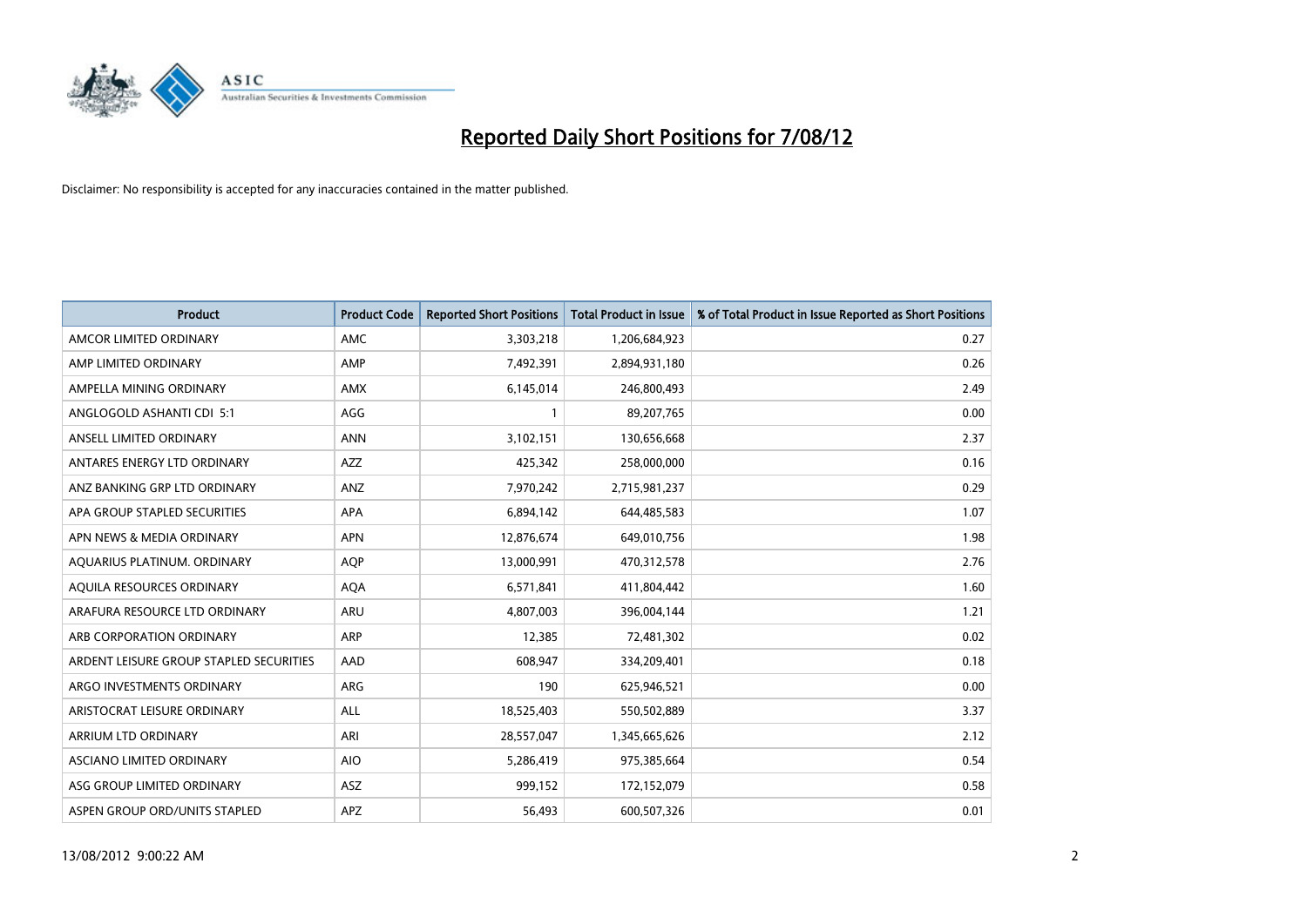

| <b>Product</b>                          | <b>Product Code</b> | <b>Reported Short Positions</b> | <b>Total Product in Issue</b> | % of Total Product in Issue Reported as Short Positions |
|-----------------------------------------|---------------------|---------------------------------|-------------------------------|---------------------------------------------------------|
| ASPIRE MINING LTD ORDINARY              | <b>AKM</b>          | 269,379                         | 620,594,556                   | 0.04                                                    |
| ASTRO JAP PROP GROUP STAPLED SECURITIES | AJA                 | 2,331                           | 58,445,002                    | 0.00                                                    |
| ASX LIMITED ORDINARY                    | <b>ASX</b>          | 3,607,031                       | 175,136,729                   | 2.06                                                    |
| ATLAS IRON LIMITED ORDINARY             | AGO                 | 9,364,699                       | 904,580,993                   | 1.04                                                    |
| <b>AURORA OIL &amp; GAS ORDINARY</b>    | <b>AUT</b>          | 7,689,602                       | 446,595,778                   | 1.72                                                    |
| AUSDRILL LIMITED ORDINARY               | <b>ASL</b>          | 1,414,700                       | 304,397,289                   | 0.46                                                    |
| AUSENCO LIMITED ORDINARY                | <b>AAX</b>          | 424,110                         | 123,872,665                   | 0.34                                                    |
| AUSGOLD LIMITED ORDINARY                | <b>AUC</b>          | 50,000                          | 130,668,771                   | 0.04                                                    |
| <b>AUSTAL LIMITED ORDINARY</b>          | ASB                 | 192,780                         | 188,193,007                   | 0.10                                                    |
| AUSTIN ENGINEERING ORDINARY             | ANG                 | 8,652                           | 72,314,403                    | 0.01                                                    |
| AUSTRALAND PROPERTY STAPLED SECURITY    | <b>ALZ</b>          | 431,326                         | 576,846,597                   | 0.07                                                    |
| AUSTRALIAN AGRICULT, ORDINARY           | AAC                 | 415,019                         | 312,905,085                   | 0.13                                                    |
| AUSTRALIAN INFRASTR. UNITS/ORDINARY     | <b>AIX</b>          | 11,339,634                      | 620,733,944                   | 1.83                                                    |
| AUSTRALIAN PHARM. ORDINARY              | API                 | 170,587                         | 488,115,883                   | 0.03                                                    |
| AUTOMOTIVE HOLDINGS ORDINARY            | <b>AHE</b>          | 1,713                           | 260,579,682                   | 0.00                                                    |
| AVIENNINGS LIMITED ORDINARY             | AVI                 | 121,391                         | 274,588,694                   | 0.04                                                    |
| AWE LIMITED ORDINARY                    | AWE                 | 3,763,576                       | 521,871,941                   | 0.72                                                    |
| AZIMUTH RES LTD ORDINARY                | <b>AZH</b>          | 1,332,452                       | 401,518,304                   | 0.33                                                    |
| <b>BANDANNA ENERGY ORDINARY</b>         | <b>BND</b>          | 4,245,899                       | 528,481,199                   | 0.80                                                    |
| BANK OF QUEENSLAND. ORDINARY            | <b>BOQ</b>          | 12,292,925                      | 308,797,224                   | 3.98                                                    |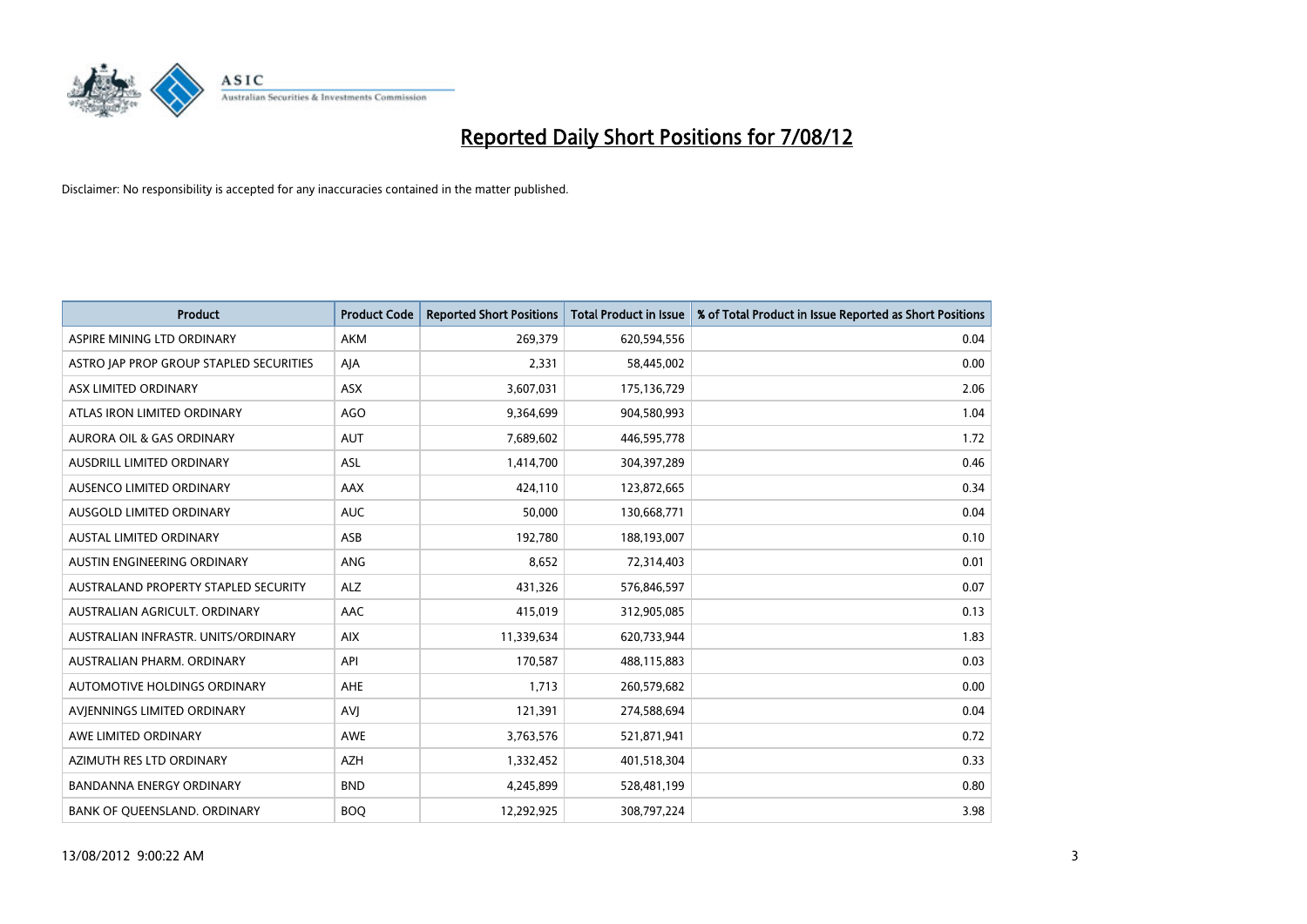

| <b>Product</b>                       | <b>Product Code</b> | <b>Reported Short Positions</b> | <b>Total Product in Issue</b> | % of Total Product in Issue Reported as Short Positions |
|--------------------------------------|---------------------|---------------------------------|-------------------------------|---------------------------------------------------------|
| <b>BASE RES LIMITED ORDINARY</b>     | <b>BSE</b>          | 674,834                         | 460,440,029                   | 0.15                                                    |
| BATHURST RESOURCES ORDINARY          | <b>BTU</b>          | 35,886,090                      | 696,747,997                   | 5.15                                                    |
| <b>BC IRON LIMITED ORDINARY</b>      | <b>BCI</b>          | 3,159                           | 103,861,000                   | 0.00                                                    |
| BEACH ENERGY LIMITED ORDINARY        | <b>BPT</b>          | 23,093,163                      | 1,255,464,157                 | 1.84                                                    |
| BEADELL RESOURCE LTD ORDINARY        | <b>BDR</b>          | 13,941,539                      | 719,704,752                   | 1.94                                                    |
| BENDIGO AND ADELAIDE ORDINARY        | <b>BEN</b>          | 9,195,463                       | 396,663,707                   | 2.32                                                    |
| BERKELEY RESOURCES ORDINARY          | <b>BKY</b>          | 365.242                         | 179,298,273                   | 0.20                                                    |
| BETASHARES ASX RES ETF UNITS         | <b>ORE</b>          | 69,101                          | 3,412,016                     | 2.03                                                    |
| BETASHARES AUST BEAR ETF UNITS       | <b>BEAR</b>         |                                 | 334,441                       | 0.00                                                    |
| <b>BHP BILLITON LIMITED ORDINARY</b> | <b>BHP</b>          | 4,715,041                       | 3,211,691,105                 | 0.15                                                    |
| <b>BILLABONG ORDINARY</b>            | <b>BBG</b>          | 9,246,797                       | 478,944,292                   | 1.93                                                    |
| <b>BIOTA HOLDINGS ORDINARY</b>       | <b>BTA</b>          | 566,327                         | 182,350,316                   | 0.31                                                    |
| <b>BLACKTHORN RESOURCES ORDINARY</b> | <b>BTR</b>          | 47,209                          | 154,839,537                   | 0.03                                                    |
| <b>BLUESCOPE STEEL LTD ORDINARY</b>  | <b>BSL</b>          | 43,058,900                      | 3,349,185,247                 | 1.29                                                    |
| <b>BOART LONGYEAR ORDINARY</b>       | <b>BLY</b>          | 7,731,319                       | 461,163,412                   | 1.68                                                    |
| <b>BOOM LOGISTICS ORDINARY</b>       | <b>BOL</b>          | 626                             | 468,663,585                   | 0.00                                                    |
| <b>BORAL LIMITED, ORDINARY</b>       | <b>BLD</b>          | 40,823,668                      | 758,572,140                   | 5.38                                                    |
| <b>BRADKEN LIMITED ORDINARY</b>      | <b>BKN</b>          | 2,992,765                       | 168,629,376                   | 1.77                                                    |
| <b>BRAMBLES LIMITED ORDINARY</b>     | <b>BXB</b>          | 5,024,923                       | 1,555,164,020                 | 0.32                                                    |
| BREVILLE GROUP LTD ORDINARY          | <b>BRG</b>          | 94.999                          | 130,095,322                   | 0.07                                                    |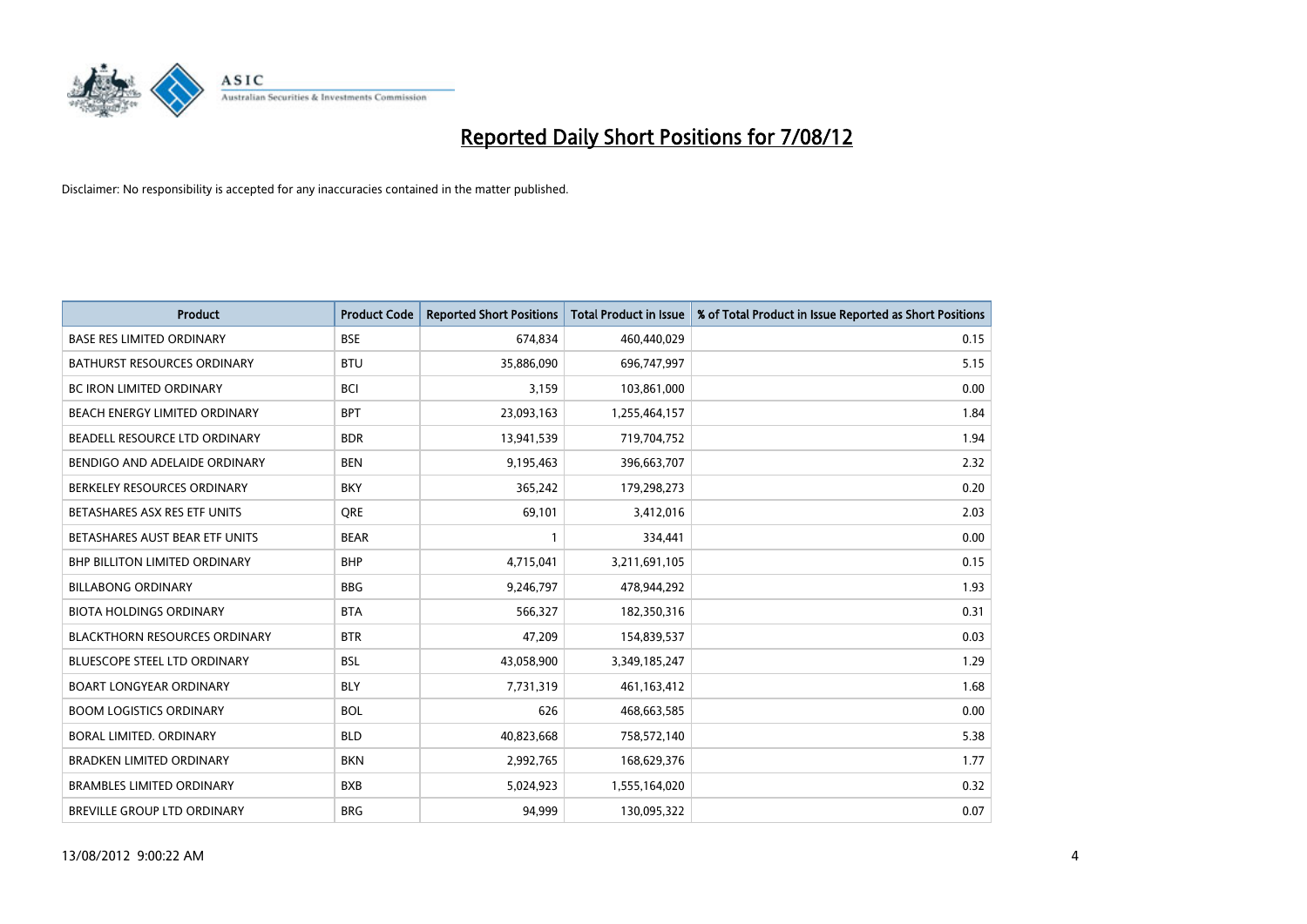

| <b>Product</b>                          | <b>Product Code</b> | <b>Reported Short Positions</b> | <b>Total Product in Issue</b> | % of Total Product in Issue Reported as Short Positions |
|-----------------------------------------|---------------------|---------------------------------|-------------------------------|---------------------------------------------------------|
| <b>BRICKWORKS LIMITED ORDINARY</b>      | <b>BKW</b>          | 11,374                          | 147,567,333                   | 0.01                                                    |
| BT INVESTMENT MNGMNT ORDINARY           | <b>BTT</b>          | 222,720                         | 267,906,977                   | 0.08                                                    |
| <b>BUCCANEER ENERGY LTD ORDINARY</b>    | <b>BCC</b>          | 5,111,349                       | 1,133,975,491                 | 0.45                                                    |
| <b>BURU ENERGY ORDINARY</b>             | <b>BRU</b>          | 10,455,804                      | 251,032,144                   | 4.17                                                    |
| <b>BWP TRUST ORDINARY UNITS</b>         | <b>BWP</b>          | 1,332,839                       | 525,255,093                   | 0.25                                                    |
| CABCHARGE AUSTRALIA ORDINARY            | CAB                 | 4,790,941                       | 120,430,683                   | 3.98                                                    |
| <b>CALIBRE GROUP LTD ORDINARY</b>       | <b>CGH</b>          | 245,399                         | 293,192,506                   | 0.08                                                    |
| <b>CALTEX AUSTRALIA ORDINARY</b>        | <b>CTX</b>          | 5,003,437                       | 270,000,000                   | 1.85                                                    |
| CAMPBELL BROTHERS DEFERRED SETTLEMENT   | <b>CPBDA</b>        | 7,179,623                       | 337,517,055                   | 2.13                                                    |
| CAPE LAMBERT RES LTD ORDINARY           | <b>CFE</b>          | 366,340                         | 689,108,792                   | 0.05                                                    |
| CARABELLA RES LTD ORDINARY              | <b>CLR</b>          | 258,023                         | 133,642,797                   | 0.19                                                    |
| <b>CARBON ENERGY ORDINARY</b>           | <b>CNX</b>          | 48,071                          | 773,999,771                   | 0.01                                                    |
| CARDNO LIMITED ORDINARY                 | CDD                 | 811,019                         | 138,506,406                   | 0.59                                                    |
| CARNARVON PETROLEUM ORDINARY            | <b>CVN</b>          | 58,001                          | 694,644,634                   | 0.01                                                    |
| CARSALES.COM LTD ORDINARY               | <b>CRZ</b>          | 23,900,272                      | 233,689,223                   | 10.23                                                   |
| CENTRO RETAIL AUST ORD/UNIT STAPLED SEC | <b>CRF</b>          | 29,029,475                      | 1,427,391,696                 | 2.03                                                    |
| CERAMIC FUEL CELLS ORDINARY             | <b>CFU</b>          | 5,464                           | 1,366,298,863                 | 0.00                                                    |
| CFS RETAIL TRUST GRP STAPLED SECURITIES | <b>CFX</b>          | 45,715,514                      | 2,828,495,659                 | 1.62                                                    |
| <b>CGA MINING LIMITED ORDINARY</b>      | CGX                 | 115,747                         | 337,775,726                   | 0.03                                                    |
| CHALLENGER DIV.PRO. STAPLED UNITS       | <b>CDI</b>          | 300,549                         | 856,403,199                   | 0.04                                                    |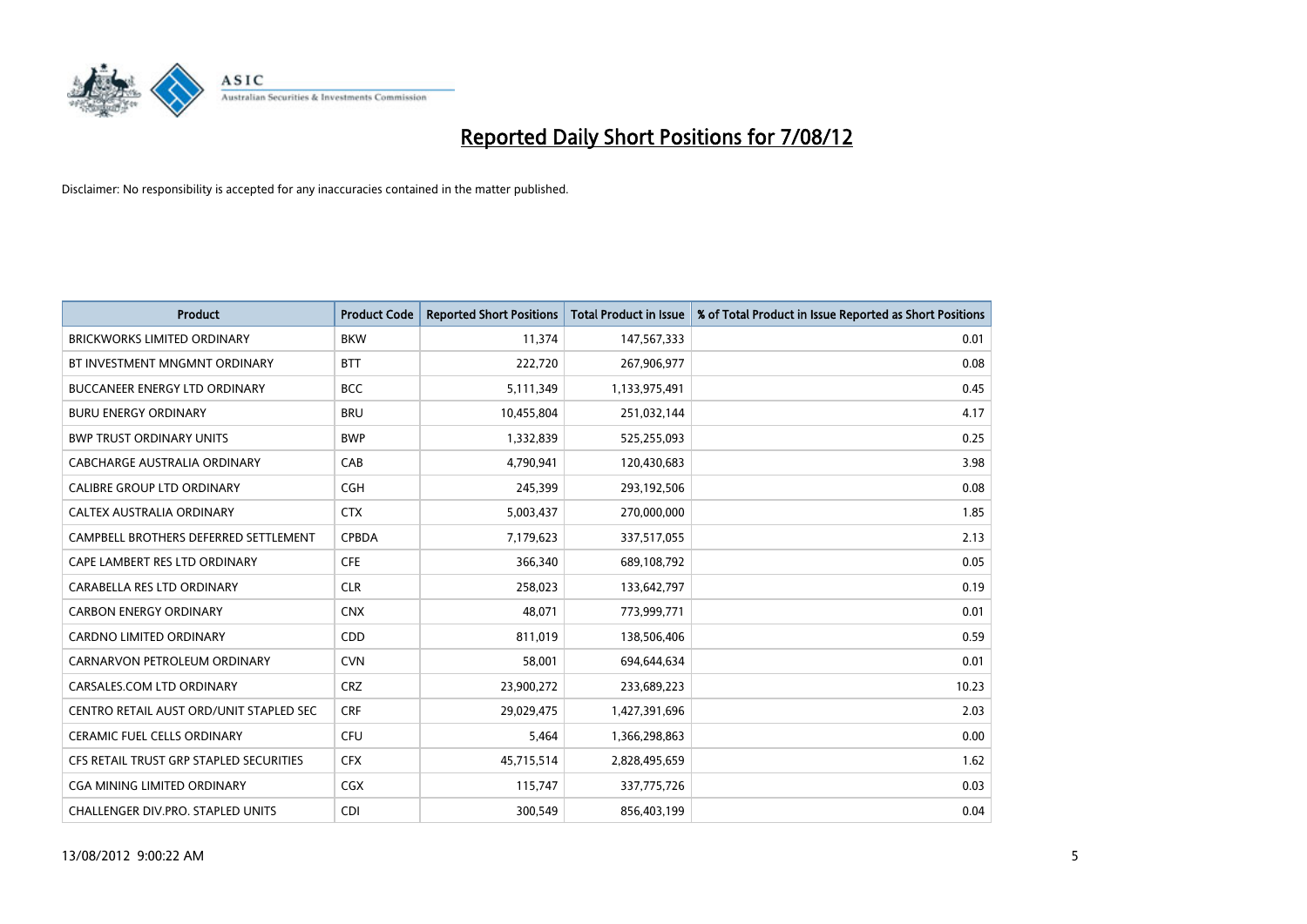

| <b>Product</b>                           | <b>Product Code</b> | <b>Reported Short Positions</b> | <b>Total Product in Issue</b> | % of Total Product in Issue Reported as Short Positions |
|------------------------------------------|---------------------|---------------------------------|-------------------------------|---------------------------------------------------------|
| <b>CHALLENGER INFRAST, STAPLED UNITS</b> | <b>CIF</b>          | 464,132                         | 316,223,785                   | 0.15                                                    |
| <b>CHALLENGER LIMITED ORDINARY</b>       | <b>CGF</b>          | 12,016,442                      | 544,652,710                   | 2.21                                                    |
| CHARTER HALL GROUP STAPLED US PROHIBIT.  | <b>CHC</b>          | 318,925                         | 298,839,688                   | 0.11                                                    |
| <b>CHARTER HALL RETAIL UNITS</b>         | <b>COR</b>          | 735,701                         | 299,628,571                   | 0.25                                                    |
| <b>CHORUS LIMITED ORDINARY</b>           | <b>CNU</b>          | 1,161,197                       | 385,082,123                   | 0.30                                                    |
| CITIGOLD CORP LTD ORDINARY               | <b>CTO</b>          | 1,355,317                       | 1,238,622,051                 | 0.11                                                    |
| <b>CLOUGH LIMITED ORDINARY</b>           | <b>CLO</b>          | 103.717                         | 773,787,656                   | 0.01                                                    |
| <b>CNPR GRP UNITS/ORD STAPLED</b>        | <b>CNP</b>          | 2,537                           | 972,414,514                   | 0.00                                                    |
| COAL OF AFRICA LTD ORDINARY              | <b>CZA</b>          | 336,950                         | 685,472,236                   | 0.05                                                    |
| <b>COALSPUR MINES LTD ORDINARY</b>       | <b>CPL</b>          | 12,651,015                      | 620,729,899                   | 2.04                                                    |
| <b>COBAR CONSOLIDATED ORDINARY</b>       | CCU                 | 261,733                         | 210,101,187                   | 0.12                                                    |
| COCA-COLA AMATIL ORDINARY                | <b>CCL</b>          | 6,399,999                       | 761,319,007                   | 0.84                                                    |
| <b>COCHLEAR LIMITED ORDINARY</b>         | <b>COH</b>          | 5,625,114                       | 56,929,432                    | 9.88                                                    |
| <b>COCKATOO COAL ORDINARY</b>            | <b>COK</b>          | 16,621,839                      | 1,016,746,908                 | 1.63                                                    |
| <b>COFFEY INTERNATIONAL ORDINARY</b>     | <b>COF</b>          | 101,379                         | 255,833,165                   | 0.04                                                    |
| <b>COKAL LTD ORDINARY</b>                | <b>CKA</b>          | 65,563                          | 411,046,892                   | 0.02                                                    |
| <b>COLLINS FOODS LTD ORDINARY</b>        | <b>CKF</b>          | 23,670                          | 93,000,003                    | 0.03                                                    |
| COMMONWEALTH BANK, ORDINARY              | <b>CBA</b>          | 29,269,027                      | 1,592,154,780                 | 1.84                                                    |
| <b>COMMONWEALTH PROP ORDINARY UNITS</b>  | <b>CPA</b>          | 26,149,790                      | 2,347,003,413                 | 1.11                                                    |
| <b>COMPASS RESOURCES ORDINARY</b>        | <b>CMR</b>          | 7,472                           | 1,403,744,100                 | 0.00                                                    |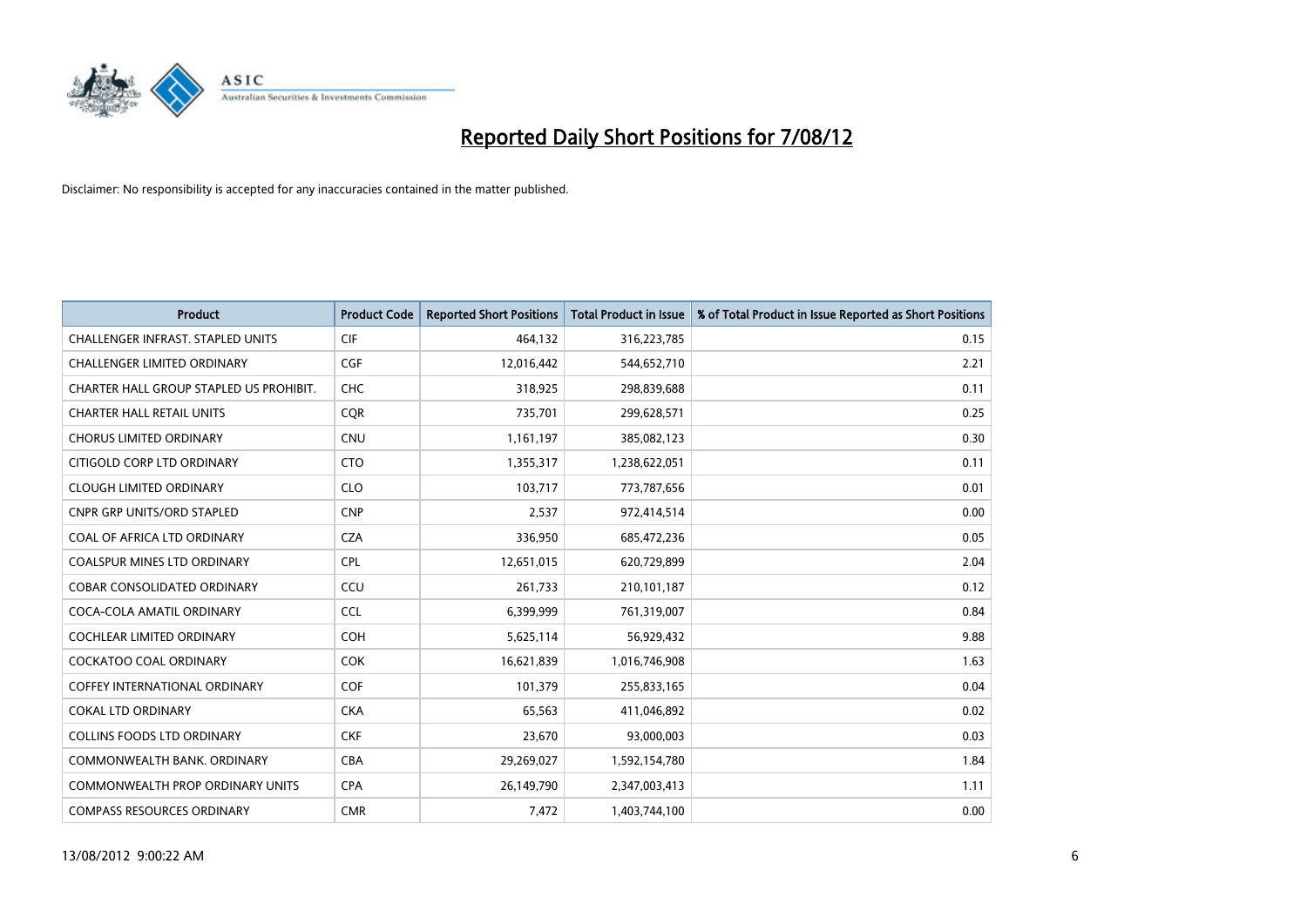

| <b>Product</b>                          | <b>Product Code</b> | <b>Reported Short Positions</b> | <b>Total Product in Issue</b> | % of Total Product in Issue Reported as Short Positions |
|-----------------------------------------|---------------------|---------------------------------|-------------------------------|---------------------------------------------------------|
| <b>COMPUTERSHARE LTD ORDINARY</b>       | CPU                 | 5,178,222                       | 555,664,059                   | 0.93                                                    |
| CONSOLIDATED MEDIA. ORDINARY            | <b>CMI</b>          | 1,152,447                       | 561,834,996                   | 0.21                                                    |
| CONTINENTAL COAL LTD ORDINARY           | CCC                 | 983                             | 445,894,046                   | 0.00                                                    |
| COOPER ENERGY LTD ORDINARY              | <b>COE</b>          | 41,662                          | 328,694,257                   | 0.01                                                    |
| <b>CREDIT CORP GROUP ORDINARY</b>       | <b>CCP</b>          | 37,104                          | 45,571,114                    | 0.08                                                    |
| <b>CROMWELL PROP STAPLED SECURITIES</b> | <b>CMW</b>          | 4,029                           | 1,169,688,943                 | 0.00                                                    |
| <b>CROWN LIMITED ORDINARY</b>           | <b>CWN</b>          | 9,849,783                       | 728,394,185                   | 1.35                                                    |
| <b>CSG LIMITED ORDINARY</b>             | CSV                 | 600,210                         | 282,567,499                   | 0.21                                                    |
| <b>CSL LIMITED ORDINARY</b>             | <b>CSL</b>          | 4,227,503                       | 506,635,607                   | 0.83                                                    |
| <b>CSR LIMITED ORDINARY</b>             | <b>CSR</b>          | 36,487,572                      | 506,000,315                   | 7.21                                                    |
| <b>CUDECO LIMITED ORDINARY</b>          | CDU                 | 5,337,552                       | 189, 185, 878                 | 2.82                                                    |
| DART ENERGY LTD ORDINARY                | <b>DTE</b>          | 16,839,943                      | 769,240,406                   | 2.19                                                    |
| DAVID JONES LIMITED ORDINARY            | <b>DJS</b>          | 39,144,286                      | 528,655,600                   | 7.40                                                    |
| <b>DECMIL GROUP LIMITED ORDINARY</b>    | <b>DCG</b>          | 296,849                         | 167, 117, 757                 | 0.18                                                    |
| DEEP YELLOW LIMITED ORDINARY            | <b>DYL</b>          | 565,000                         | 1,268,555,441                 | 0.04                                                    |
| DEXUS PROPERTY GROUP STAPLED UNITS      | <b>DXS</b>          | 17,260,591                      | 4,839,024,176                 | 0.36                                                    |
| DISCOVERY METALS LTD ORDINARY           | <b>DML</b>          | 23,270,698                      | 442,128,231                   | 5.26                                                    |
| DOMINO PIZZA ENTERPR ORDINARY           | <b>DMP</b>          | 283,879                         | 69,899,674                    | 0.41                                                    |
| DORAY MINERALS LTD ORDINARY             | <b>DRM</b>          | 94,000                          | 81,626,525                    | 0.12                                                    |
| DOWNER EDI LIMITED ORDINARY             | <b>DOW</b>          | 1,459,332                       | 429,100,296                   | 0.34                                                    |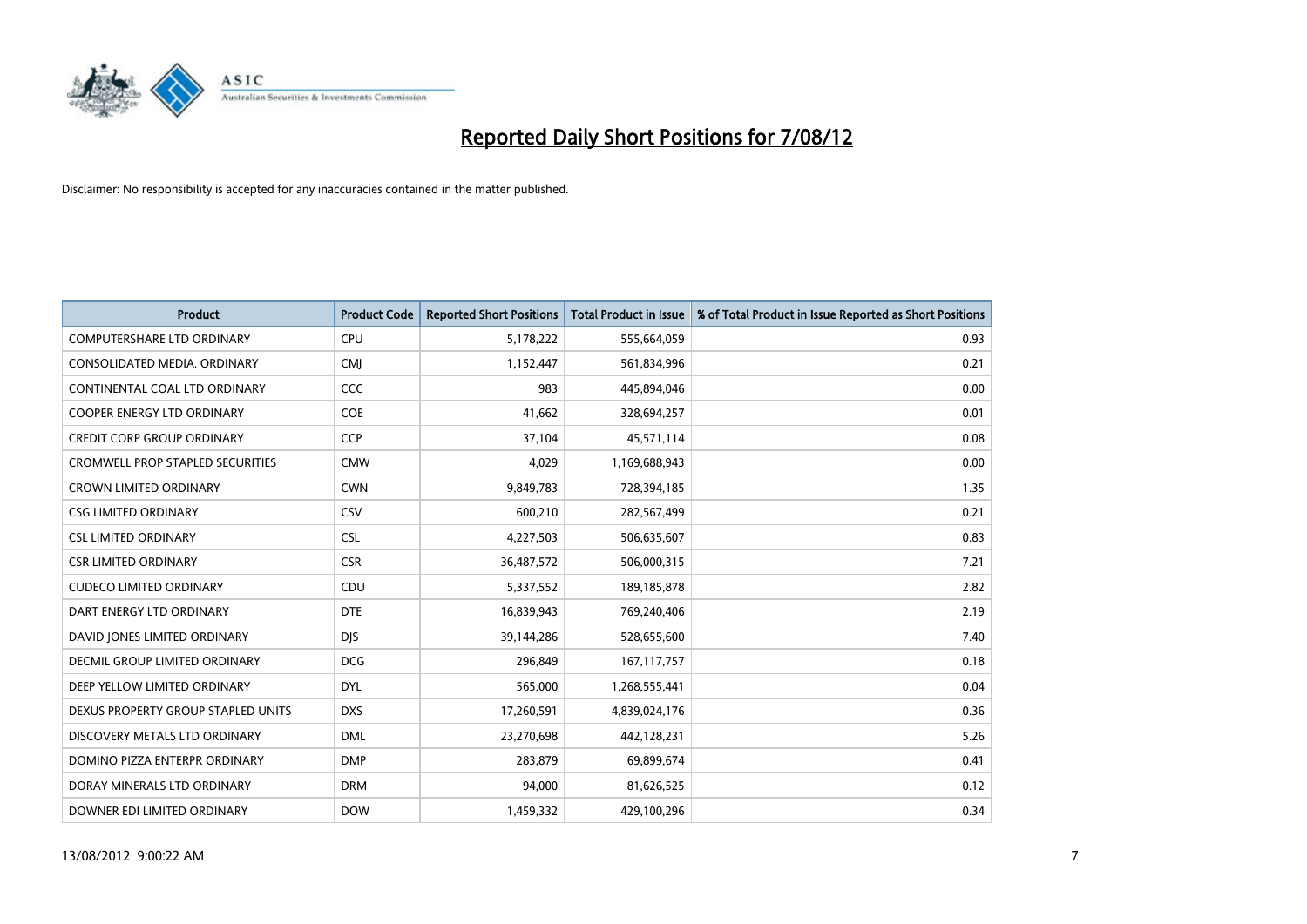

| <b>Product</b>                       | <b>Product Code</b> | <b>Reported Short Positions</b> | <b>Total Product in Issue</b> | % of Total Product in Issue Reported as Short Positions |
|--------------------------------------|---------------------|---------------------------------|-------------------------------|---------------------------------------------------------|
| DRILLSEARCH ENERGY ORDINARY          | <b>DLS</b>          | 6,723,162                       | 386,468,803                   | 1.74                                                    |
| DUET GROUP STAPLED US PROHIBIT.      | <b>DUE</b>          | 6,710,703                       | 1,109,831,386                 | 0.60                                                    |
| <b>DULUXGROUP LIMITED ORDINARY</b>   | <b>DLX</b>          | 9,556,563                       | 368,984,902                   | 2.59                                                    |
| <b>DWS LTD ORDINARY</b>              | <b>DWS</b>          | 4,050                           | 132,362,763                   | 0.00                                                    |
| ECHO ENTERTAINMENT ORDINARY          | EGP                 | 6,734,208                       | 825,672,730                   | 0.82                                                    |
| ELDERS LIMITED ORDINARY              | <b>ELD</b>          | 16,119,033                      | 448,598,480                   | 3.59                                                    |
| ELDORADO GOLD CORP CDI 1:1           | EAU                 | 18.845                          | 4,815,508                     | 0.39                                                    |
| ELEMENTAL MINERALS ORDINARY          | <b>ELM</b>          | 329,743                         | 243,614,280                   | 0.14                                                    |
| ELEMENTOS LIMITED ORDINARY           | <b>ELT</b>          | 16                              | 82,383,526                    | 0.00                                                    |
| <b>EMECO HOLDINGS ORDINARY</b>       | <b>EHL</b>          | 7,971,038                       | 631,237,586                   | 1.26                                                    |
| <b>ENDEAVOUR MIN CORP CDI 1:1</b>    | <b>EVR</b>          | 38,338                          | 117,438,458                   | 0.03                                                    |
| <b>ENERGY RESOURCES ORDINARY 'A'</b> | <b>ERA</b>          | 7,362,826                       | 517,725,062                   | 1.42                                                    |
| ENERGY WORLD CORPOR. ORDINARY        | <b>EWC</b>          | 18,042,004                      | 1,734,166,672                 | 1.04                                                    |
| <b>ENVESTRA LIMITED ORDINARY</b>     | <b>ENV</b>          | 15,870,428                      | 1,572,392,111                 | 1.01                                                    |
| EQUATORIAL RES LTD ORDINARY          | EQX                 | 93,558                          | 117,235,353                   | 0.08                                                    |
| EUREKA ENERGY LTD ORDINARY           | <b>EKA</b>          | 386,000                         | 237,764,050                   | 0.16                                                    |
| EVOLUTION MINING LTD ORDINARY        | <b>EVN</b>          | 2,073,066                       | 707,105,713                   | 0.29                                                    |
| EXCO RESOURCES LTD ORDINARY          | <b>EXS</b>          | 60                              | 356,044,187                   | 0.00                                                    |
| FAIRFAX MEDIA LTD ORDINARY           | <b>FXI</b>          | 270,619,144                     | 2,351,955,725                 | 11.51                                                   |
| <b>FAR LTD ORDINARY</b>              | <b>FAR</b>          | 21.000.000                      | 2.499.846.742                 | 0.84                                                    |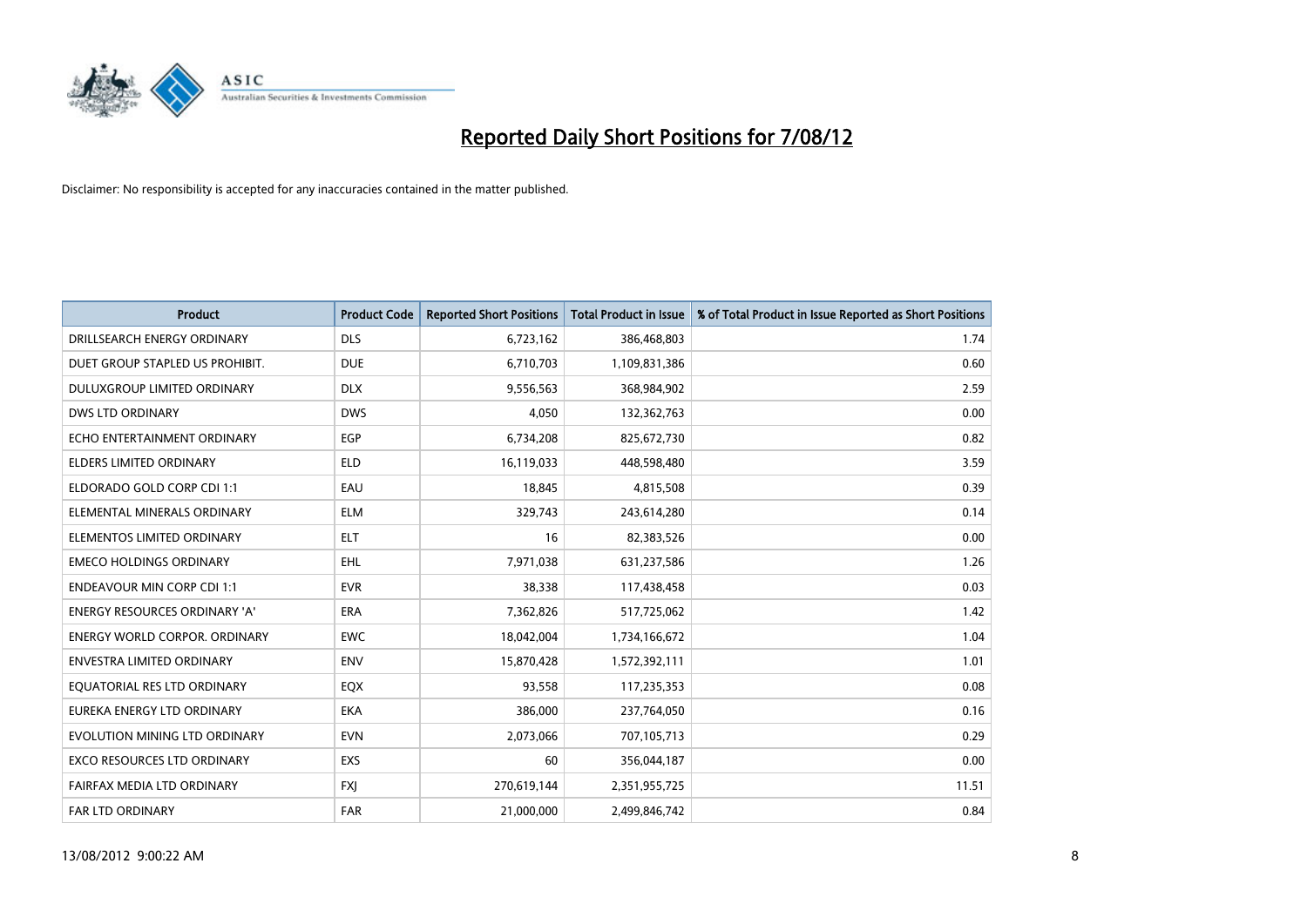

| <b>Product</b>                               | <b>Product Code</b> | <b>Reported Short Positions</b> | <b>Total Product in Issue</b> | % of Total Product in Issue Reported as Short Positions |
|----------------------------------------------|---------------------|---------------------------------|-------------------------------|---------------------------------------------------------|
| <b>FINBAR GROUP LIMITED ORDINARY</b>         | <b>FRI</b>          | 17,473                          | 214,172,868                   | 0.01                                                    |
| <b>FKP PROPERTY GROUP STAPLED SECURITIES</b> | <b>FKP</b>          | 40,898,323                      | 1,212,083,417                 | 3.37                                                    |
| FLEETWOOD CORP ORDINARY                      | <b>FWD</b>          | 221,663                         | 59,217,993                    | 0.37                                                    |
| FLETCHER BUILDING ORDINARY                   | <b>FBU</b>          | 10,078,273                      | 682,866,936                   | 1.48                                                    |
| FLEXIGROUP LIMITED ORDINARY                  | <b>FXL</b>          | 792,363                         | 282,113,791                   | 0.28                                                    |
| <b>FLIGHT CENTRE ORDINARY</b>                | <b>FLT</b>          | 13,451,283                      | 100,055,135                   | 13.44                                                   |
| FLINDERS MINES LTD ORDINARY                  | <b>FMS</b>          | 308,332                         | 1,821,300,404                 | 0.02                                                    |
| FOCUS MINERALS LTD ORDINARY                  | <b>FML</b>          | 1,865,722                       | 4,320,773,701                 | 0.04                                                    |
| FORGE GROUP LIMITED ORDINARY                 | FGE                 | 388,122                         | 86,169,014                    | 0.45                                                    |
| FORTESCUE METALS GRP ORDINARY                | <b>FMG</b>          | 176,054,508                     | 3,113,798,659                 | 5.65                                                    |
| <b>G.U.D. HOLDINGS ORDINARY</b>              | <b>GUD</b>          | 1,245,244                       | 70,803,455                    | 1.76                                                    |
| <b>GALAXY RESOURCES ORDINARY</b>             | GXY                 | 3,776,119                       | 506,359,381                   | 0.75                                                    |
| <b>GENETIC TECHNOLOGIES ORDINARY</b>         | <b>GTG</b>          | 575,400                         | 464,771,819                   | 0.12                                                    |
| <b>GEODYNAMICS LIMITED ORDINARY</b>          | GDY                 | 850                             | 406,452,608                   | 0.00                                                    |
| <b>GINDALBIE METALS LTD ORDINARY</b>         | GBG                 | 52,034,349                      | 1,247,487,454                 | 4.17                                                    |
| <b>GOODMAN FIELDER, ORDINARY</b>             | <b>GFF</b>          | 42,135,362                      | 1,955,559,207                 | 2.15                                                    |
| <b>GOODMAN GROUP STAPLED US PROHIBIT.</b>    | <b>GMG</b>          | 9,556,974                       | 1,605,107,475                 | 0.60                                                    |
| <b>GPT GROUP STAPLED SEC.</b>                | <b>GPT</b>          | 6,341,730                       | 1,766,785,075                 | 0.36                                                    |
| <b>GRAINCORP LIMITED A CLASS ORDINARY</b>    | <b>GNC</b>          | 1,707,776                       | 198,318,900                   | 0.86                                                    |
| <b>GRANGE RESOURCES. ORDINARY</b>            | <b>GRR</b>          | 2,711,503                       | 1,155,487,102                 | 0.23                                                    |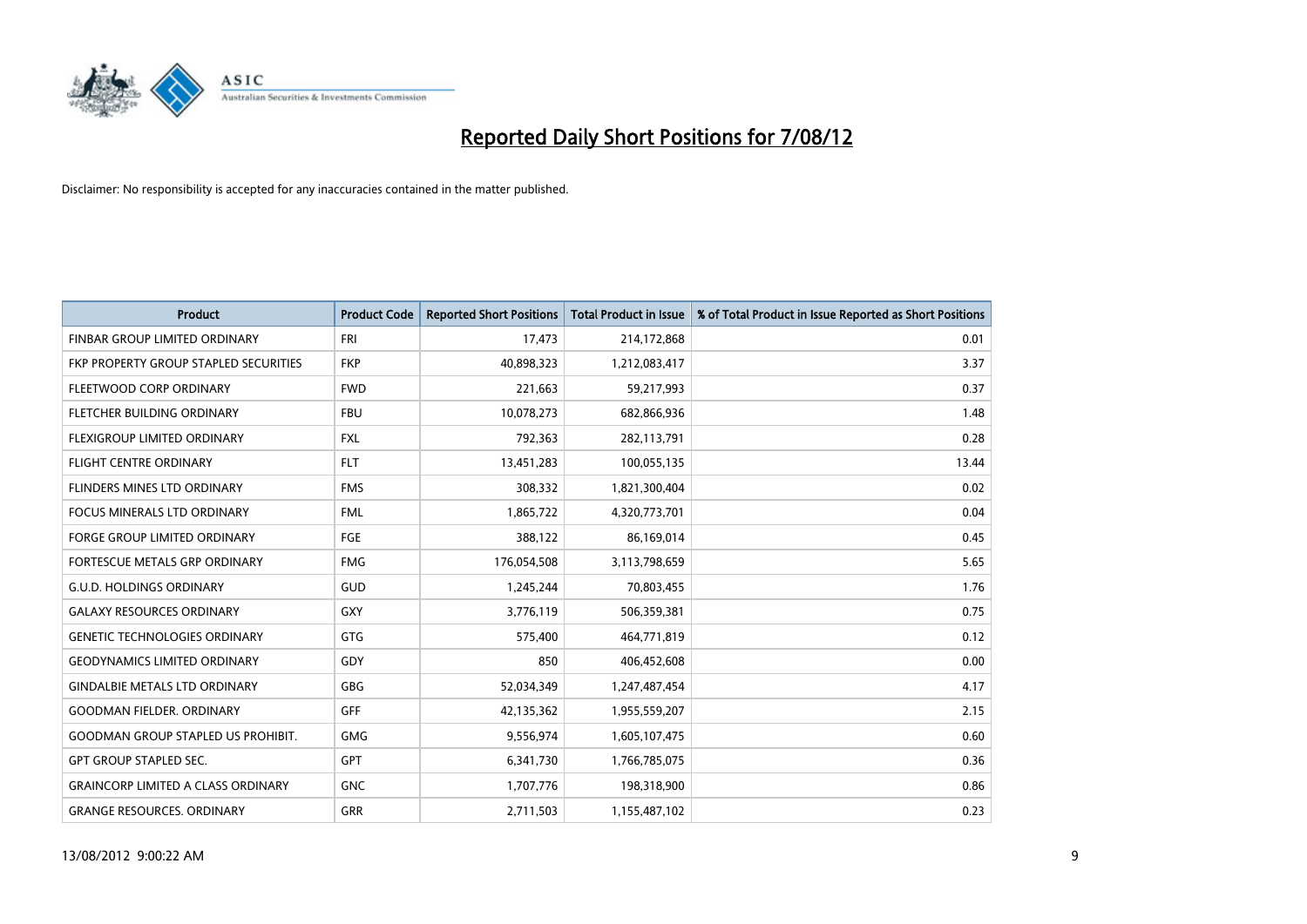

| <b>Product</b>                        | <b>Product Code</b> | <b>Reported Short Positions</b> | <b>Total Product in Issue</b> | % of Total Product in Issue Reported as Short Positions |
|---------------------------------------|---------------------|---------------------------------|-------------------------------|---------------------------------------------------------|
| <b>GREENLAND MIN EN LTD ORDINARY</b>  | GGG                 | 3,679,332                       | 416,390,488                   | 0.88                                                    |
| <b>GRYPHON MINERALS LTD ORDINARY</b>  | GRY                 | 17,911,432                      | 348,264,983                   | 5.14                                                    |
| <b>GUILDFORD COAL LTD ORDINARY</b>    | <b>GUF</b>          | 1,933,060                       | 476,867,530                   | 0.41                                                    |
| <b>GUJARAT NRE COAL LTD ORDINARY</b>  | <b>GNM</b>          | 660,598                         | 1,093,137,858                 | 0.06                                                    |
| <b>GUNNS LIMITED ORDINARY</b>         | <b>GNS</b>          | 55,013,785                      | 848,401,559                   | 6.48                                                    |
| <b>GWA GROUP LTD ORDINARY</b>         | <b>GWA</b>          | 16,079,434                      | 302,005,514                   | 5.32                                                    |
| <b>HARVEY NORMAN ORDINARY</b>         | <b>HVN</b>          | 93,150,742                      | 1,062,316,784                 | 8.77                                                    |
| HASTIE GROUP LIMITED ORDINARY         | <b>HST</b>          | 210,891                         | 137,353,504                   | 0.15                                                    |
| HASTINGS DIVERSIFIED STAPLED SECURITY | <b>HDF</b>          | 1,097,242                       | 530,001,072                   | 0.21                                                    |
| <b>HENDERSON GROUP CDI 1:1</b>        | <b>HGG</b>          | 6,663,121                       | 704,007,724                   | 0.95                                                    |
| HFA HOLDINGS LIMITED ORDINARY         | <b>HFA</b>          | 3,809                           | 117,332,831                   | 0.00                                                    |
| HILLGROVE RES LTD ORDINARY            | <b>HGO</b>          | 3,906,778                       | 912,901,046                   | 0.43                                                    |
| HILLS HOLDINGS LTD ORDINARY           | <b>HIL</b>          | 2,918,568                       | 246,500,444                   | 1.18                                                    |
| HORIZON OIL LIMITED ORDINARY          | <b>HZN</b>          | 26,937,353                      | 1,130,811,515                 | 2.38                                                    |
| <b>ICON ENERGY LIMITED ORDINARY</b>   | <b>ICN</b>          | 72                              | 469,301,394                   | 0.00                                                    |
| <b>IINET LIMITED ORDINARY</b>         | <b>IIN</b>          | 40,799                          | 160,968,847                   | 0.03                                                    |
| ILUKA RESOURCES ORDINARY              | ILU                 | 38,082,082                      | 418,700,517                   | 9.10                                                    |
| <b>IMDEX LIMITED ORDINARY</b>         | <b>IMD</b>          | 438,631                         | 208,235,426                   | 0.21                                                    |
| <b>INCITEC PIVOT ORDINARY</b>         | <b>IPL</b>          | 3,624,664                       | 1,628,730,107                 | 0.22                                                    |
| INDEPENDENCE GROUP ORDINARY           | <b>IGO</b>          | 11,627,376                      | 232,882,535                   | 4.99                                                    |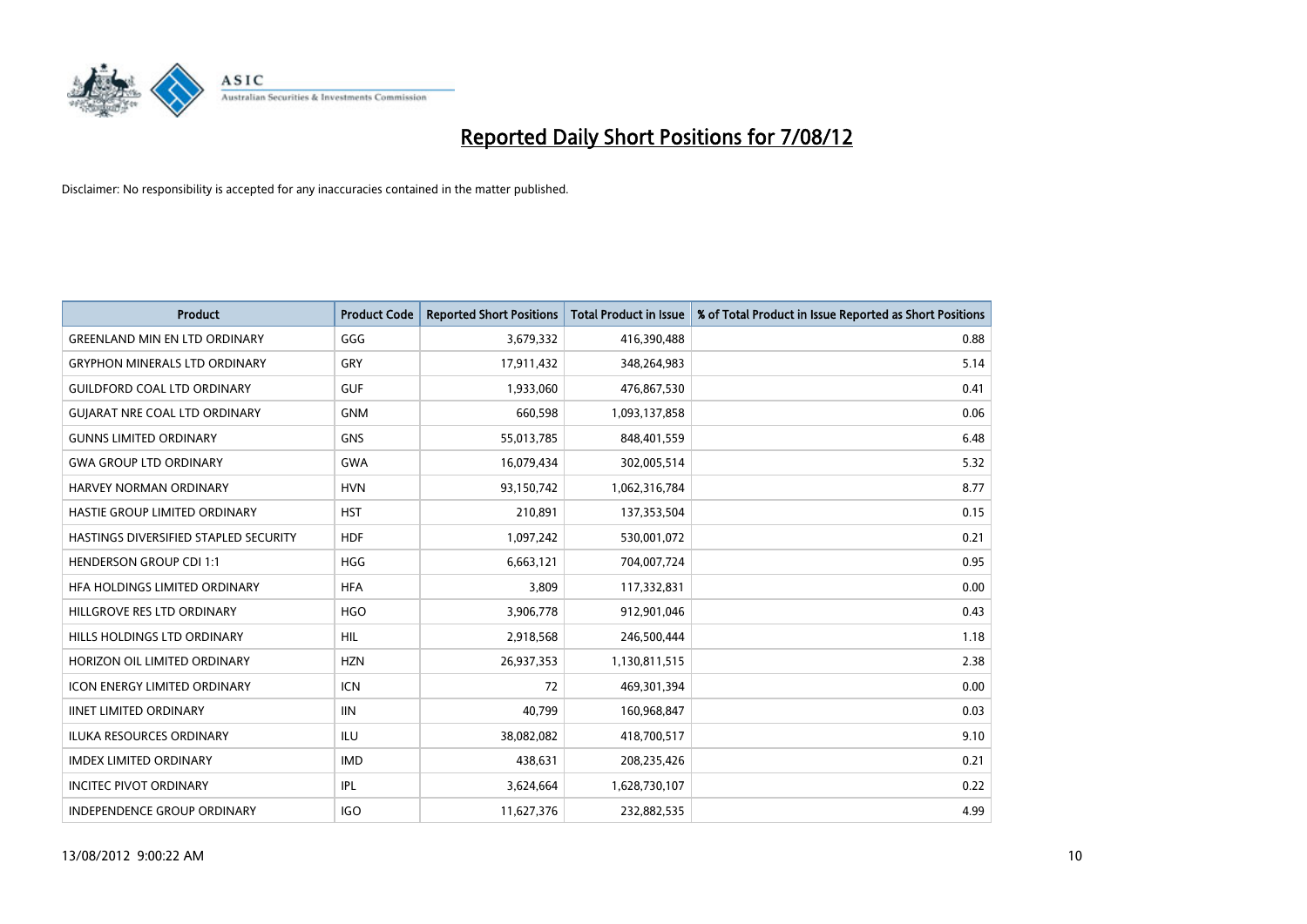

| <b>Product</b>                                | <b>Product Code</b> | <b>Reported Short Positions</b> | <b>Total Product in Issue</b> | % of Total Product in Issue Reported as Short Positions |
|-----------------------------------------------|---------------------|---------------------------------|-------------------------------|---------------------------------------------------------|
| <b>INDOPHIL RESOURCES ORDINARY</b>            | <b>IRN</b>          | 1,130,072                       | 1,203,146,194                 | 0.09                                                    |
| INDUSTREA LIMITED ORDINARY                    | <b>IDL</b>          | 533,244                         | 370,268,218                   | 0.14                                                    |
| <b>INFIGEN ENERGY STAPLED SECURITIES</b>      | <b>IFN</b>          | 4,222,449                       | 762,265,972                   | 0.55                                                    |
| INSURANCE AUSTRALIA ORDINARY                  | IAG                 | 3,813,226                       | 2,079,034,021                 | 0.18                                                    |
| <b>INTEGRA MINING LTD, ORDINARY</b>           | <b>IGR</b>          | 3,452,291                       | 934,440,899                   | 0.37                                                    |
| <b>INTREPID MINES ORDINARY</b>                | <b>IAU</b>          | 9,526,260                       | 525,920,331                   | 1.81                                                    |
| <b>INVESTA OFFICE FUND STAPLED SECURITIES</b> | <b>IOF</b>          | 3,003,029                       | 614,047,458                   | 0.49                                                    |
| <b>INVOCARE LIMITED ORDINARY</b>              | <b>IVC</b>          | 3,529,780                       | 110,030,298                   | 3.21                                                    |
| ION LIMITED ORDINARY                          | <b>ION</b>          | 164,453                         | 256,365,105                   | 0.06                                                    |
| <b>IOOF HOLDINGS LTD ORDINARY</b>             | IFL                 | 1,415,310                       | 229,794,395                   | 0.62                                                    |
| <b>IPROPERTY GROUP LTD ORDINARY</b>           | <b>IPP</b>          | 400,000                         | 179,879,862                   | 0.22                                                    |
| <b>IRESS LIMITED ORDINARY</b>                 | <b>IRE</b>          | 3,586,629                       | 128,428,871                   | 2.79                                                    |
| <b>IRON ORE HOLDINGS ORDINARY</b>             | <b>IOH</b>          | 46,452                          | 161,330,094                   | 0.03                                                    |
| ISHARES GLOBAL 100 CDI 1:1                    | 100                 | 843                             | 10,600,000                    | 0.01                                                    |
| ISHARES MSCI AUS 200 ISHARES MSCI AUS 200     | IOZ                 | 54,495                          | 5,253,191                     | 1.04                                                    |
| ISHARES MSCI EM MKTS CDI 1:1                  | IEM                 | 6,712                           | 425,700,000                   | 0.00                                                    |
| ISHARES MSCI HK CDI 1:1                       | <b>IHK</b>          | 1,606                           | 120,375,000                   | 0.00                                                    |
| <b>ISHARES S&amp;P 500 CDI 1:1</b>            | <b>IVV</b>          | 1,726                           | 116,350,000                   | 0.00                                                    |
| ISHARES S&P HIGH DIV ISHARES S&P HIGH DIV     | <b>IHD</b>          | 6,136                           | 4,303,291                     | 0.14                                                    |
| <b>IVANHOE AUSTRALIA ORDINARY</b>             | <b>IVA</b>          | 4,179,147                       | 554,687,635                   | 0.75                                                    |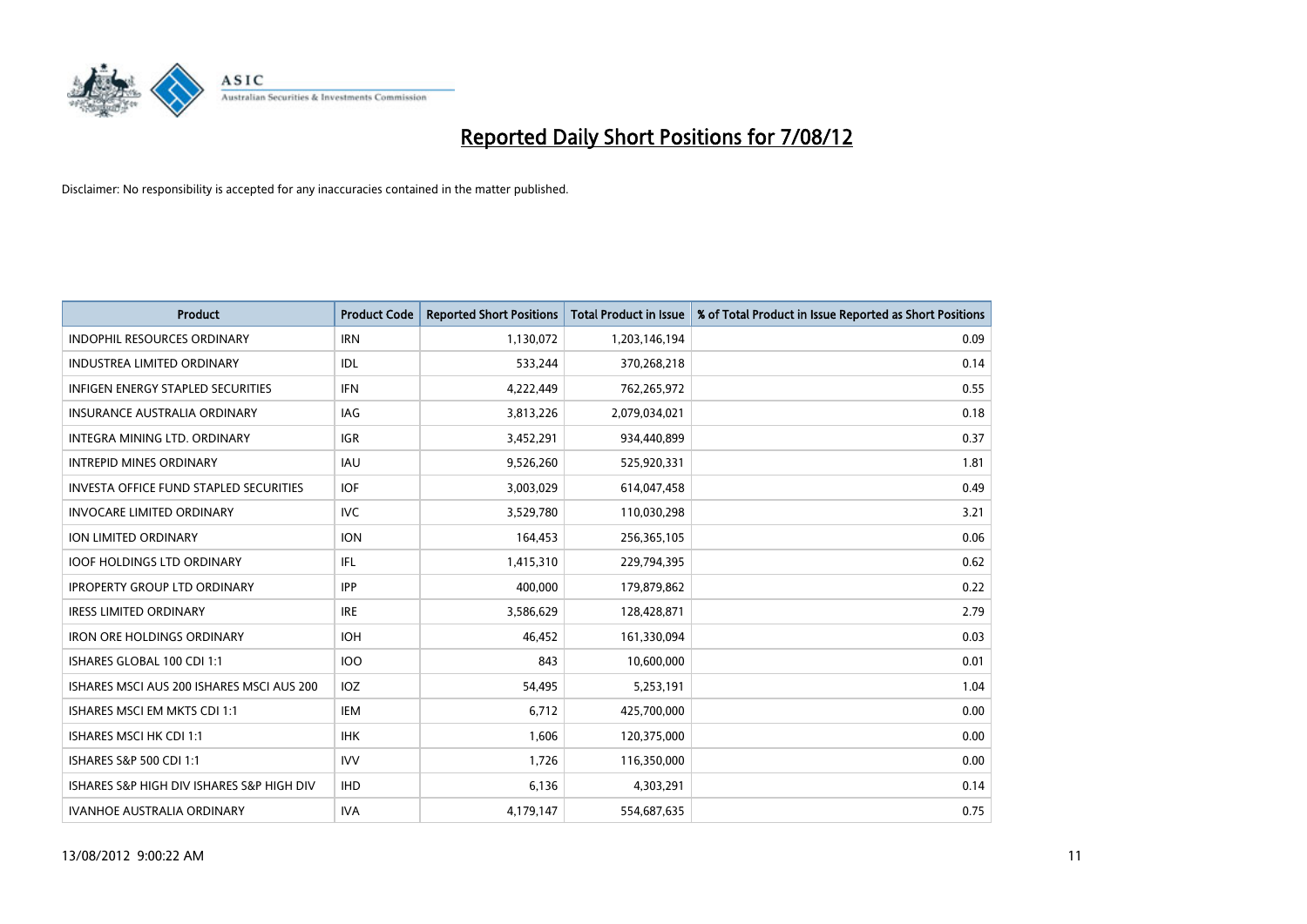

| <b>Product</b>                                  | <b>Product Code</b> | <b>Reported Short Positions</b> | <b>Total Product in Issue</b> | % of Total Product in Issue Reported as Short Positions |
|-------------------------------------------------|---------------------|---------------------------------|-------------------------------|---------------------------------------------------------|
| <b>JAMES HARDIE INDUST CHESS DEPOSITARY INT</b> | <b>IHX</b>          | 10,262,640                      | 437,938,350                   | 2.34                                                    |
| <b>JB HI-FI LIMITED ORDINARY</b>                | <b>IBH</b>          | 20,823,851                      | 98,850,643                    | 21.07                                                   |
| <b>JUPITER MINES ORDINARY</b>                   | <b>IMS</b>          | 158                             | 2,056,834,044                 | 0.00                                                    |
| KAGARA LTD ORDINARY                             | KZL                 | 3,402,382                       | 798,953,117                   | 0.43                                                    |
| KANGAROO RES LTD ORDINARY                       | <b>KRL</b>          | 605                             | 3,434,430,012                 | 0.00                                                    |
| KAROON GAS AUSTRALIA ORDINARY                   | <b>KAR</b>          | 962,703                         | 221,420,769                   | 0.43                                                    |
| KATHMANDU HOLD LTD ORDINARY                     | <b>KMD</b>          | 1,150,722                       | 200,165,940                   | 0.57                                                    |
| <b>KBL MINING LIMITED ORDINARY</b>              | <b>KBL</b>          | 1,820                           | 285,421,456                   | 0.00                                                    |
| KENTOR GOLD LIMITED ORDINARY                    | KGL                 | 290                             | 116,209,874                   | 0.00                                                    |
| KINGSGATE CONSOLID. ORDINARY                    | <b>KCN</b>          | 6,133,992                       | 151,347,122                   | 4.05                                                    |
| KINGSROSE MINING LTD ORDINARY                   | <b>KRM</b>          | 75,014                          | 289,236,267                   | 0.03                                                    |
| LEIGHTON HOLDINGS ORDINARY                      | LEI                 | 12,810,314                      | 337,087,596                   | 3.80                                                    |
| LEND LEASE GROUP UNIT/ORD STAPLED               | LLC                 | 5,061,252                       | 572,789,827                   | 0.88                                                    |
| LINC ENERGY LTD ORDINARY                        | <b>LNC</b>          | 44,085,298                      | 504,487,631                   | 8.74                                                    |
| LIQUEFIED NATURAL ORDINARY                      | LNG                 | 272,800                         | 267,699,015                   | 0.10                                                    |
| LYNAS CORPORATION ORDINARY                      | LYC.                | 194,368,103                     | 1,715,029,131                 | 11.33                                                   |
| M2 TELECOMMUNICATION ORDINARY                   | <b>MTU</b>          | 1,912,982                       | 156,581,954                   | 1.22                                                    |
| <b>MACA LIMITED ORDINARY</b>                    | <b>MLD</b>          | 916                             | 150,000,000                   | 0.00                                                    |
| <b>MACMAHON HOLDINGS ORDINARY</b>               | <b>MAH</b>          | 5,160,449                       | 741,316,038                   | 0.70                                                    |
| MACO ATLAS ROADS GRP ORDINARY STAPLED           | <b>MOA</b>          | 6.068.284                       | 478,531,436                   | 1.27                                                    |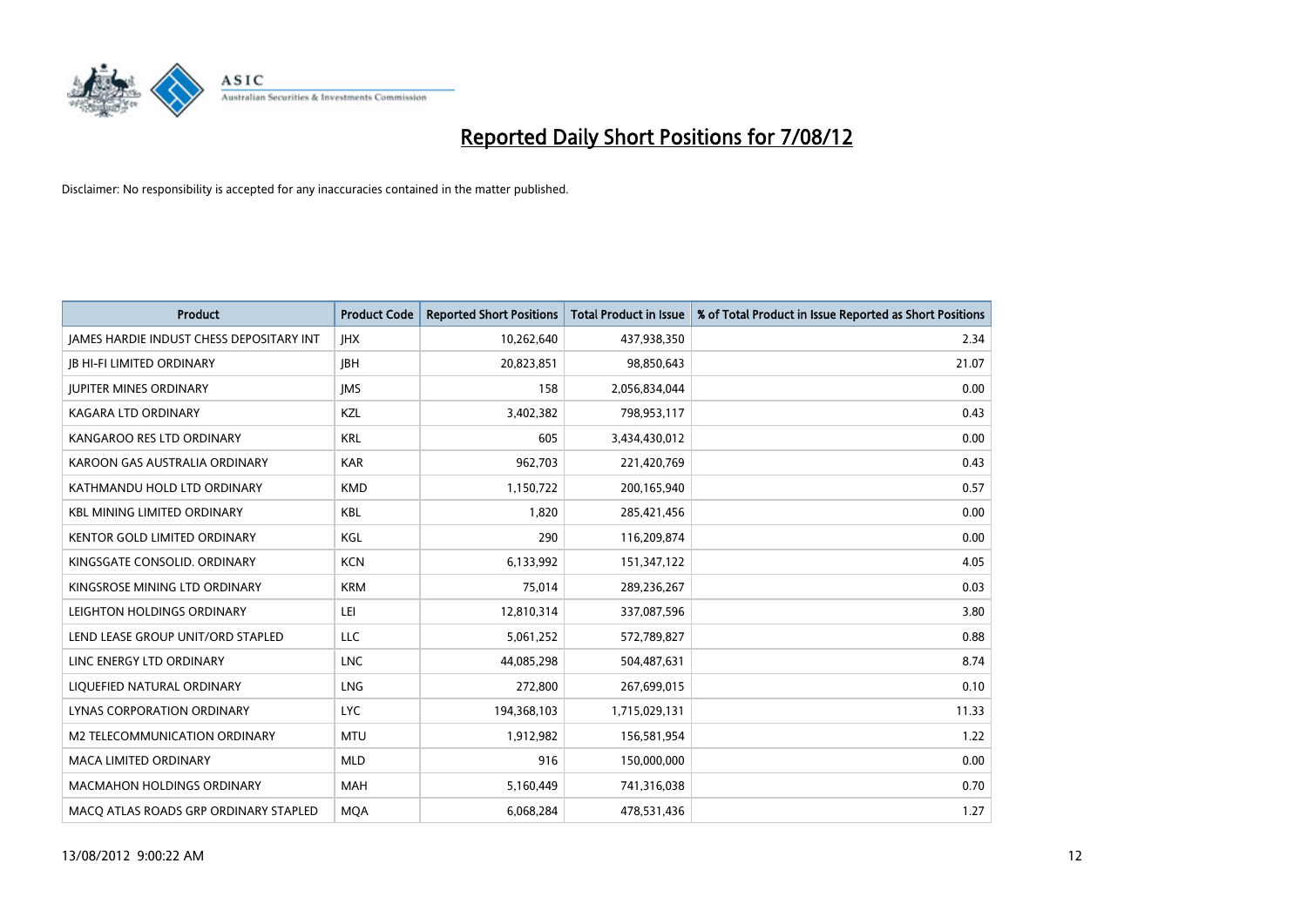

| <b>Product</b>                       | <b>Product Code</b> | <b>Reported Short Positions</b> | <b>Total Product in Issue</b> | % of Total Product in Issue Reported as Short Positions |
|--------------------------------------|---------------------|---------------------------------|-------------------------------|---------------------------------------------------------|
| MACQUARIE GROUP LTD ORDINARY         | MQG                 | 5,429,344                       | 343,909,070                   | 1.58                                                    |
| MARENGO MINING ORDINARY              | <b>MGO</b>          | 39,850                          | 1,137,078,446                 | 0.00                                                    |
| <b>MATRIX C &amp; E LTD ORDINARY</b> | <b>MCE</b>          | 807,113                         | 94,555,428                    | 0.85                                                    |
| MAVERICK DRILLING ORDINARY           | <b>MAD</b>          | 1,031,681                       | 292,104,090                   | 0.35                                                    |
| MCMILLAN SHAKESPEARE ORDINARY        | <b>MMS</b>          | 64,120                          | 74,523,965                    | 0.09                                                    |
| MEDUSA MINING LTD ORDINARY           | <b>MML</b>          | 1,689,312                       | 188,903,911                   | 0.89                                                    |
| MELBOURNE IT LIMITED ORDINARY        | <b>MLB</b>          | 300                             | 81,965,992                    | 0.00                                                    |
| MEO AUSTRALIA LTD ORDINARY           | <b>MEO</b>          | 4,759,032                       | 539,913,260                   | 0.88                                                    |
| MERMAID MARINE ORDINARY              | <b>MRM</b>          | 1,017,797                       | 219,453,350                   | 0.46                                                    |
| MESOBLAST LIMITED ORDINARY           | <b>MSB</b>          | 18,603,211                      | 284,478,361                   | 6.54                                                    |
| METALS X LIMITED ORDINARY            | <b>MLX</b>          | 2,306,620                       | 1,316,663,257                 | 0.18                                                    |
| METCASH LIMITED ORDINARY             | <b>MTS</b>          | 37,297,990                      | 880,704,786                   | 4.24                                                    |
| METGASCO LIMITED ORDINARY            | <b>MEL</b>          | 309,267                         | 337,414,140                   | 0.09                                                    |
| METMINCO LIMITED ORDINARY            | <b>MNC</b>          | 955,263                         | 1,749,541,573                 | 0.05                                                    |
| MICLYN EXP OFFSHR ORDINARY           | <b>MIO</b>          | 84,506                          | 278,515,705                   | 0.03                                                    |
| MILTON CORPORATION ORDINARY          | <b>MLT</b>          | 12,800                          | 121,625,655                   | 0.01                                                    |
| MINCOR RESOURCES NL ORDINARY         | <b>MCR</b>          | 1,171,333                       | 188,208,274                   | 0.62                                                    |
| MINERAL DEPOSITS ORDINARY            | <b>MDL</b>          | 349,598                         | 83,538,786                    | 0.42                                                    |
| MINERAL RESOURCES, ORDINARY          | <b>MIN</b>          | 3,411,321                       | 184,856,018                   | 1.85                                                    |
| MIRABELA NICKEL LTD ORDINARY         | <b>MBN</b>          | 11,192,863                      | 876,571,645                   | 1.28                                                    |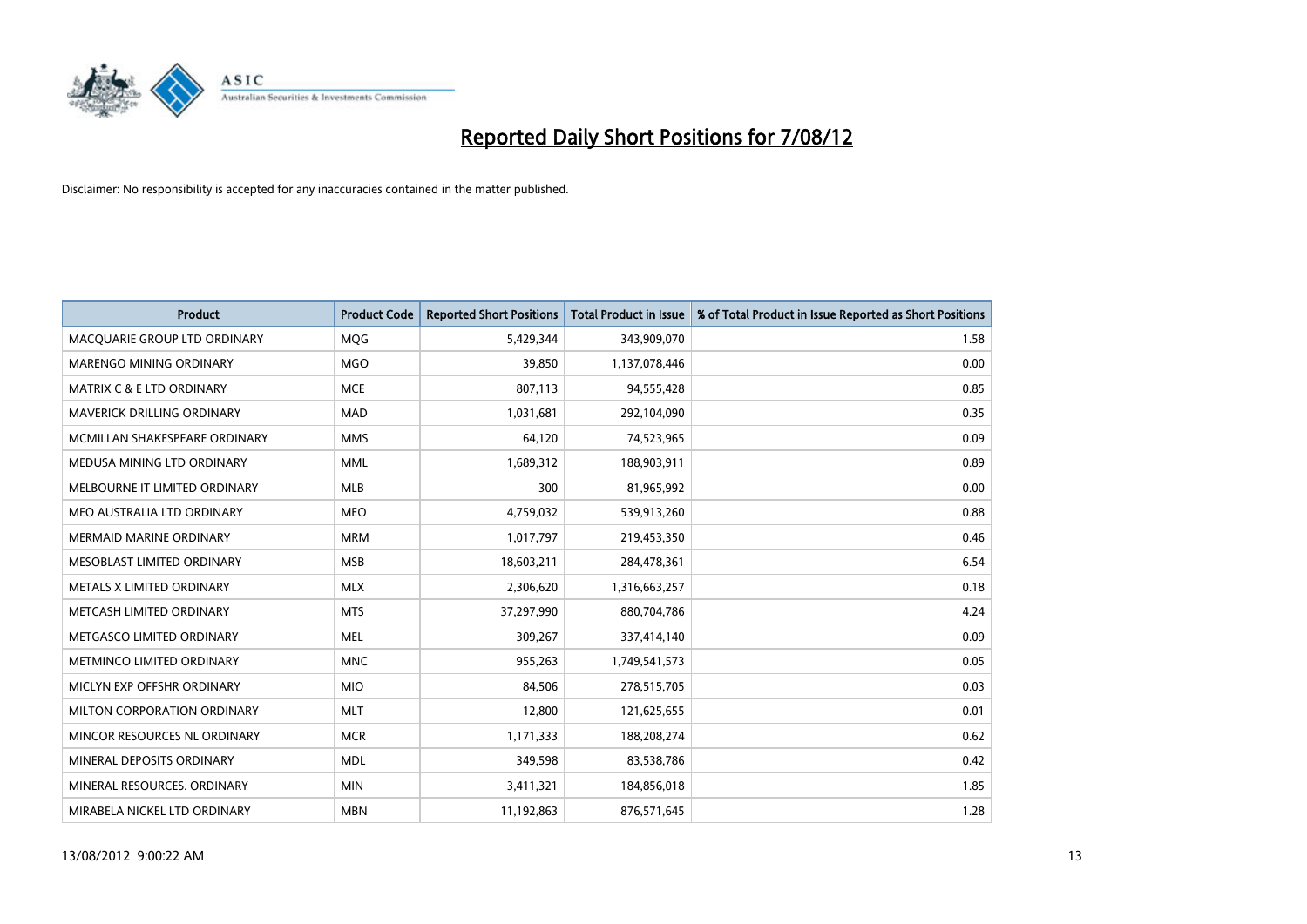

| <b>Product</b>                       | <b>Product Code</b> | <b>Reported Short Positions</b> | <b>Total Product in Issue</b> | % of Total Product in Issue Reported as Short Positions |
|--------------------------------------|---------------------|---------------------------------|-------------------------------|---------------------------------------------------------|
| MIRVAC GROUP STAPLED SECURITIES      | <b>MGR</b>          | 11,665,971                      | 3,422,151,869                 | 0.34                                                    |
| MOLOPO ENERGY LTD ORDINARY           | <b>MPO</b>          | 937,448                         | 245,789,911                   | 0.38                                                    |
| <b>MONADELPHOUS GROUP ORDINARY</b>   | <b>MND</b>          | 3,542,652                       | 88,674,327                    | 4.00                                                    |
| MORTGAGE CHOICE LTD ORDINARY         | <b>MOC</b>          | 2,270,632                       | 120,319,572                   | 1.89                                                    |
| <b>MOUNT GIBSON IRON ORDINARY</b>    | <b>MGX</b>          | 7,570,765                       | 1,085,728,430                 | 0.70                                                    |
| <b>MURCHISON METALS LTD ORDINARY</b> | <b>MMX</b>          | 1,431,564                       | 450,427,346                   | 0.32                                                    |
| <b>MYER HOLDINGS LTD ORDINARY</b>    | <b>MYR</b>          | 51,759,790                      | 583,384,551                   | 8.87                                                    |
| <b>MYSTATE LIMITED ORDINARY</b>      | <b>MYS</b>          | 16,480                          | 86,977,573                    | 0.02                                                    |
| NATIONAL AUST, BANK ORDINARY         | <b>NAB</b>          | 13,040,974                      | 2,273,158,183                 | 0.57                                                    |
| NAVITAS LIMITED ORDINARY             | <b>NVT</b>          | 11,014,941                      | 375,318,628                   | 2.93                                                    |
| NEON ENERGY LIMITED ORDINARY         | <b>NEN</b>          | 656,602                         | 439,189,518                   | 0.15                                                    |
| NEW HOPE CORPORATION ORDINARY        | <b>NHC</b>          | 2,682,146                       | 830,411,534                   | 0.32                                                    |
| NEWCREST MINING ORDINARY             | <b>NCM</b>          | 1,202,576                       | 765,000,000                   | 0.16                                                    |
| NEWS CORP A NON-VOTING CDI           | <b>NWSLV</b>        | 3,310,344                       | 1,573,004,738                 | 0.21                                                    |
| NEWS CORP B VOTING CDI               | <b>NWS</b>          | 1,189,719                       | 798,520,953                   | 0.15                                                    |
| NEWSAT LIMITED ORDINARY              | <b>NWT</b>          | 70,000                          | 233,052,157                   | 0.03                                                    |
| NEXTDC LIMITED ORDINARY              | <b>NXT</b>          | 2,238,355                       | 150,602,388                   | 1.49                                                    |
| NEXUS ENERGY LIMITED ORDINARY        | <b>NXS</b>          | 4,077,133                       | 1,329,821,159                 | 0.31                                                    |
| NIB HOLDINGS LIMITED ORDINARY        | <b>NHF</b>          | 8,165                           | 439,004,182                   | 0.00                                                    |
| NIDO PETROLEUM ORDINARY              | <b>NDO</b>          | 105,313                         | 1,390,829,818                 | 0.01                                                    |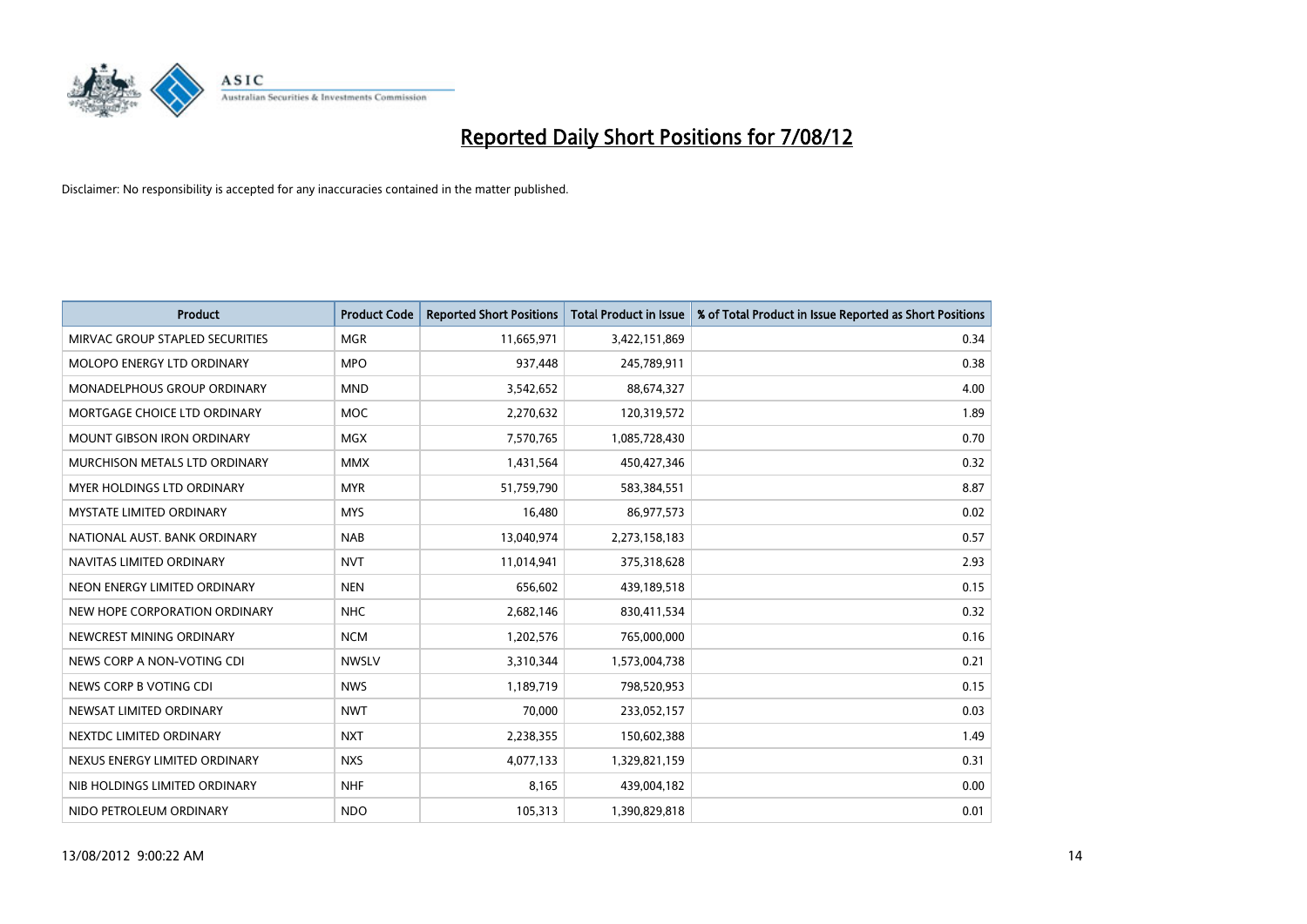

| <b>Product</b>                        | <b>Product Code</b> | <b>Reported Short Positions</b> | <b>Total Product in Issue</b> | % of Total Product in Issue Reported as Short Positions |
|---------------------------------------|---------------------|---------------------------------|-------------------------------|---------------------------------------------------------|
| NOBLE MINERAL RES ORDINARY            | <b>NMG</b>          | 4,401,542                       | 610,147,952                   | 0.72                                                    |
| NORFOLK GROUP ORDINARY                | <b>NFK</b>          | 550                             | 158,890,730                   | 0.00                                                    |
| NORTHERN IRON LTD ORDINARY            | <b>NFE</b>          | 309,603                         | 369,980,113                   | 0.08                                                    |
| NORTHERN STAR ORDINARY                | <b>NST</b>          | 2,757,765                       | 408,788,032                   | 0.67                                                    |
| NORTON GOLD FIELDS ORDINARY           | <b>NGF</b>          | 1,500,000                       | 849,580,265                   | 0.18                                                    |
| NRW HOLDINGS LIMITED ORDINARY         | <b>NWH</b>          | 2,395,788                       | 278,888,011                   | 0.86                                                    |
| NUFARM LIMITED ORDINARY               | <b>NUF</b>          | 1,855,157                       | 262,142,247                   | 0.71                                                    |
| OAKTON LIMITED ORDINARY               | <b>OKN</b>          | 587,571                         | 91,721,874                    | 0.64                                                    |
| OCEANAGOLD CORP. CHESS DEPOSITARY INT | <b>OGC</b>          | 358,508                         | 262,982,710                   | 0.14                                                    |
| OIL SEARCH LTD ORDINARY               | OSH                 | 6,146,565                       | 1,331,356,047                 | 0.46                                                    |
| OM HOLDINGS LIMITED ORDINARY          | <b>OMH</b>          | 5,307,743                       | 604,105,150                   | 0.88                                                    |
| OPUS GROUP LTD ORDINARY               | <b>OPG</b>          | 879                             | 53,678,177                    | 0.00                                                    |
| ORICA LIMITED ORDINARY                | ORI                 | 1,447,644                       | 365,642,802                   | 0.40                                                    |
| ORIGIN ENERGY ORDINARY                | <b>ORG</b>          | 5,992,776                       | 1,089,633,153                 | 0.55                                                    |
| OROCOBRE LIMITED ORDINARY             | <b>ORE</b>          | 56.485                          | 103,195,029                   | 0.05                                                    |
| OROTONGROUP LIMITED ORDINARY          | <b>ORL</b>          | 261,528                         | 40,880,902                    | 0.64                                                    |
| OZ MINERALS ORDINARY                  | OZL                 | 5,917,531                       | 303,920,022                   | 1.95                                                    |
| PACIFIC BRANDS ORDINARY               | <b>PBG</b>          | 6,388,146                       | 912,915,695                   | 0.70                                                    |
| PALADIN ENERGY LTD ORDINARY           | <b>PDN</b>          | 69,288,439                      | 835,645,290                   | 8.29                                                    |
| PANAUST LIMITED ORDINARY              | <b>PNA</b>          | 2,798,426                       | 604,599,995                   | 0.46                                                    |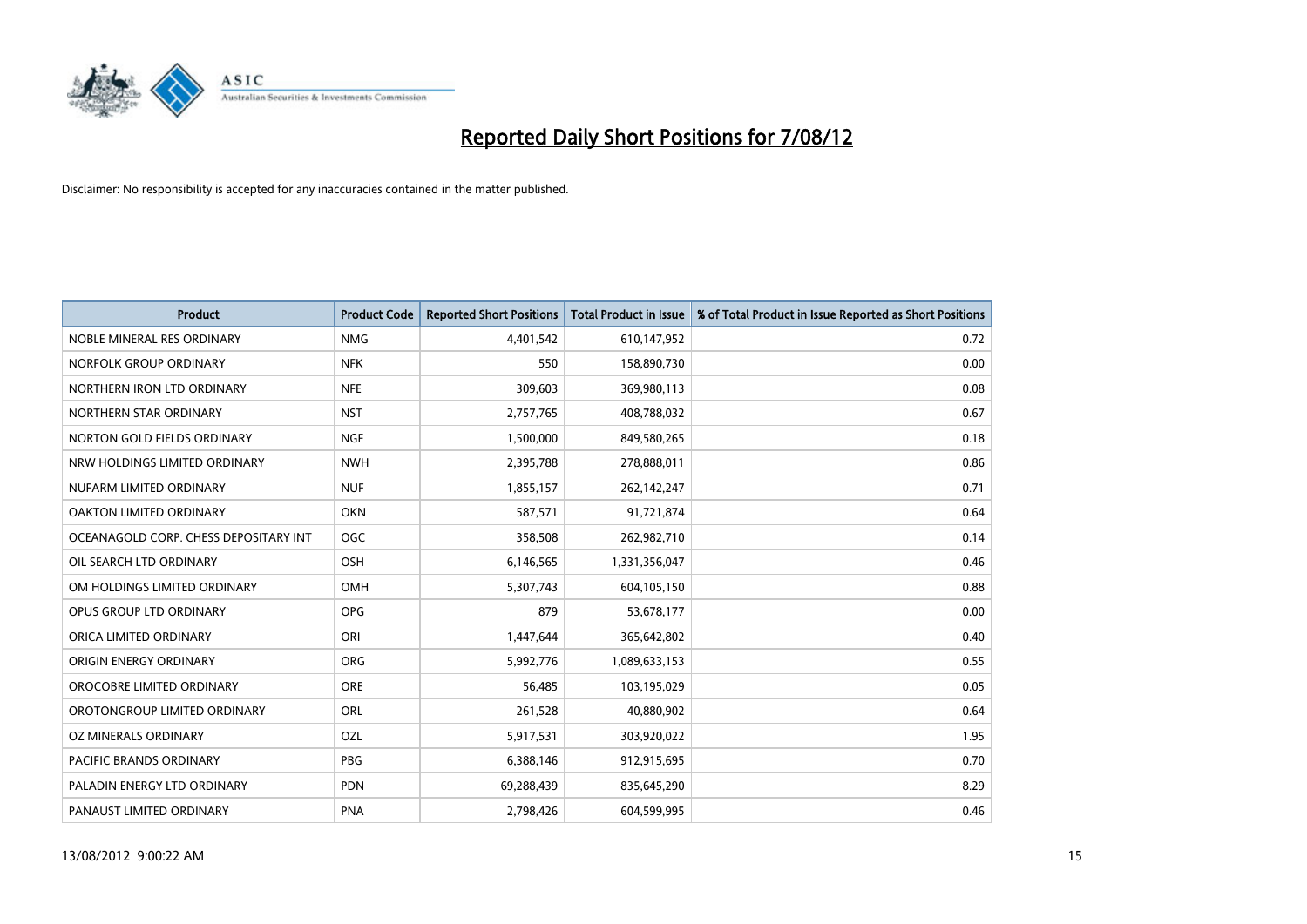

| <b>Product</b>                      | <b>Product Code</b> | <b>Reported Short Positions</b> | <b>Total Product in Issue</b> | % of Total Product in Issue Reported as Short Positions |
|-------------------------------------|---------------------|---------------------------------|-------------------------------|---------------------------------------------------------|
| PANCONTINENTAL OIL ORDINARY         | <b>PCL</b>          | 700,000                         | 1,123,444,094                 | 0.06                                                    |
| PANORAMIC RESOURCES ORDINARY        | PAN                 | 2,372,586                       | 238,714,560                   | 0.99                                                    |
| PAPERLINX LIMITED ORDINARY          | <b>PPX</b>          | 1,434,815                       | 609,280,761                   | 0.24                                                    |
| PAPILLON RES LTD ORDINARY           | PIR                 | 500,471                         | 244,150,830                   | 0.20                                                    |
| PEET LIMITED ORDINARY               | <b>PPC</b>          | 1,068,078                       | 320,170,604                   | 0.33                                                    |
| PERILYA LIMITED ORDINARY            | PEM                 | 186,936                         | 769,316,426                   | 0.02                                                    |
| PERPETUAL LIMITED ORDINARY          | <b>PPT</b>          | 1,529,402                       | 41,980,678                    | 3.64                                                    |
| PERSEUS MINING LTD ORDINARY         | PRU                 | 11,059,623                      | 457,962,088                   | 2.41                                                    |
| PHARMAXIS LTD ORDINARY              | <b>PXS</b>          | 3,663,915                       | 307,810,989                   | 1.19                                                    |
| PLATINUM ASSET ORDINARY             | <b>PTM</b>          | 10,648,611                      | 561,347,878                   | 1.90                                                    |
| PLATINUM AUSTRALIA ORDINARY         | <b>PLA</b>          | 836,127                         | 504,968,043                   | 0.17                                                    |
| PMI GOLD CORP CDI 1:1               | <b>PVM</b>          | 52,344                          | 72,583,668                    | 0.07                                                    |
| PMP LIMITED ORDINARY                | <b>PMP</b>          | 145,289                         | 323,781,124                   | 0.04                                                    |
| PREMIER INVESTMENTS ORDINARY        | <b>PMV</b>          | 619,093                         | 155,260,478                   | 0.40                                                    |
| PRIMA BIOMED LTD ORDINARY           | <b>PRR</b>          | 4,350,000                       | 1,066,063,388                 | 0.41                                                    |
| PRIMARY HEALTH CARE ORDINARY        | <b>PRY</b>          | 6,115,240                       | 501,717,314                   | 1.22                                                    |
| PRIMEAG AUSTRALIA ORDINARY          | PAG                 | 87,516                          | 266,394,444                   | 0.03                                                    |
| PROGRAMMED ORDINARY                 | <b>PRG</b>          | 487,381                         | 118,175,280                   | 0.41                                                    |
| <b>QANTAS AIRWAYS ORDINARY</b>      | QAN                 | 4,552,321                       | 2,265,123,620                 | 0.20                                                    |
| <b>OBE INSURANCE GROUP ORDINARY</b> | <b>OBE</b>          | 52,547,268                      | 1,181,684,901                 | 4.45                                                    |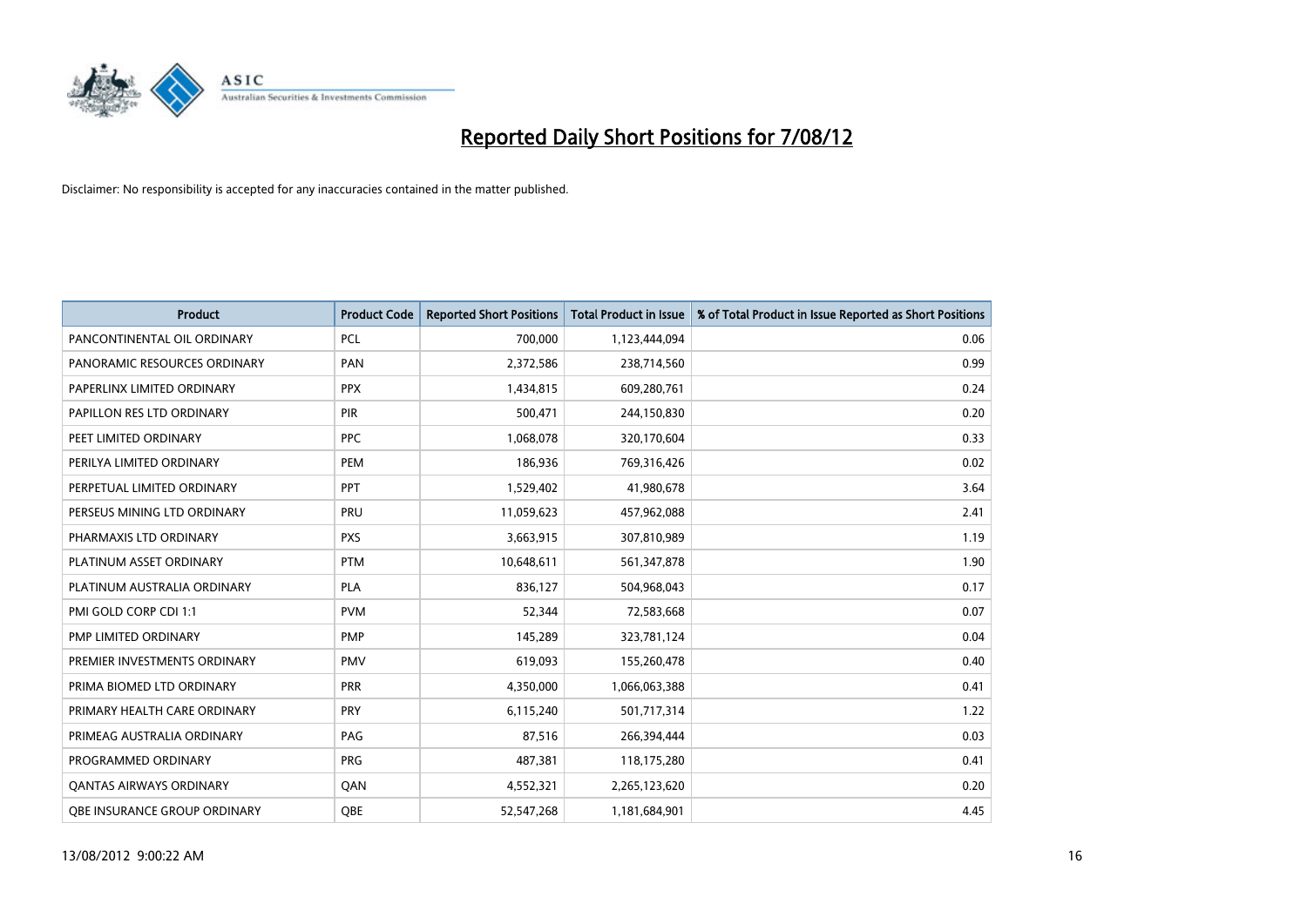

| <b>Product</b>                  | <b>Product Code</b> | <b>Reported Short Positions</b> | <b>Total Product in Issue</b> | % of Total Product in Issue Reported as Short Positions |
|---------------------------------|---------------------|---------------------------------|-------------------------------|---------------------------------------------------------|
| OR NATIONAL LIMITED ORDINARY    | <b>ORN</b>          | 12,705,194                      | 2,440,000,000                 | 0.52                                                    |
| ORXPHARMA LTD ORDINARY          | <b>QRX</b>          | 194,849                         | 144,577,206                   | 0.13                                                    |
| QUBE LOGISTICS HLDG ORDINARY    | QUB                 | 6,059,934                       | 921,407,185                   | 0.66                                                    |
| RAMELIUS RESOURCES ORDINARY     | <b>RMS</b>          | 1,575,874                       | 336,116,949                   | 0.47                                                    |
| RAMSAY HEALTH CARE ORDINARY     | <b>RHC</b>          | 2,654,583                       | 202,081,252                   | 1.31                                                    |
| RANGE RESOURCES LTD ORDINARY    | <b>RRS</b>          | 233,488                         | 2,118,880,660                 | 0.01                                                    |
| <b>RCR TOMLINSON ORDINARY</b>   | <b>RCR</b>          | 26,873                          | 131,444,875                   | 0.02                                                    |
| <b>REA GROUP ORDINARY</b>       | <b>REA</b>          | 293,078                         | 131,714,699                   | 0.22                                                    |
| <b>RECKON LIMITED ORDINARY</b>  | <b>RKN</b>          | 989,650                         | 129,488,015                   | 0.76                                                    |
| <b>RED 5 LIMITED ORDINARY</b>   | <b>RED</b>          | 111,944                         | 135,488,008                   | 0.08                                                    |
| RED EMPEROR RESOURCE ORDINARY   | <b>RMP</b>          | 4,500                           | 266,234,221                   | 0.00                                                    |
| <b>RED FORK ENERGY ORDINARY</b> | <b>RFE</b>          | 2,159,813                       | 310,229,853                   | 0.70                                                    |
| REDBANK ENERGY LTD ORDINARY     | AEI                 | 13                              | 786,287                       | 0.00                                                    |
| REED RESOURCES LTD ORDINARY     | <b>RDR</b>          | 91,710                          | 464,112,073                   | 0.02                                                    |
| <b>REGIS RESOURCES ORDINARY</b> | <b>RRL</b>          | 511,759                         | 453,056,465                   | 0.11                                                    |
| RESMED INC CDI 10:1             | <b>RMD</b>          | 1,521,861                       | 1,556,242,300                 | 0.10                                                    |
| RESOLUTE MINING ORDINARY        | <b>RSG</b>          | 6,349,521                       | 634,428,623                   | 1.00                                                    |
| RESOURCE GENERATION ORDINARY    | <b>RES</b>          | 173                             | 262,895,652                   | 0.00                                                    |
| RETAIL FOOD GROUP ORDINARY      | <b>RFG</b>          | 16,960                          | 108,910,114                   | 0.02                                                    |
| REVERSE CORP LIMITED ORDINARY   | <b>REF</b>          | 100                             | 92,382,175                    | 0.00                                                    |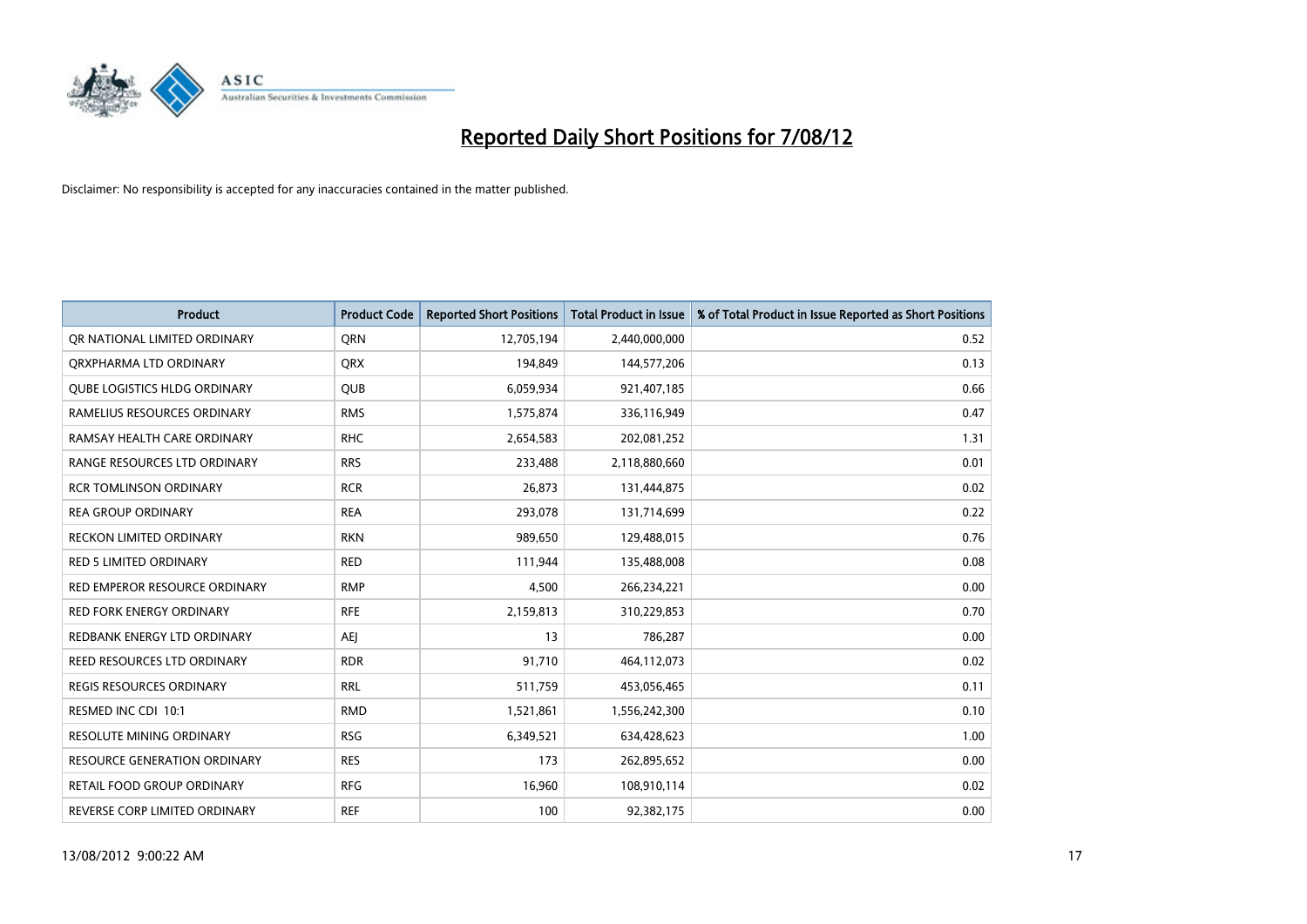

| <b>Product</b>                   | <b>Product Code</b> | <b>Reported Short Positions</b> | <b>Total Product in Issue</b> | % of Total Product in Issue Reported as Short Positions |
|----------------------------------|---------------------|---------------------------------|-------------------------------|---------------------------------------------------------|
| REX MINERALS LIMITED ORDINARY    | <b>RXM</b>          | 600,841                         | 188,907,284                   | 0.32                                                    |
| RHG LIMITED ORDINARY             | <b>RHG</b>          | 31,776                          | 308,483,177                   | 0.01                                                    |
| <b>RIALTO ENERGY ORDINARY</b>    | <b>RIA</b>          | 990,475                         | 671,347,392                   | 0.15                                                    |
| RIDLEY CORPORATION ORDINARY      | <b>RIC</b>          | 4,465                           | 307,817,071                   | 0.00                                                    |
| RIO TINTO LIMITED ORDINARY       | <b>RIO</b>          | 19,240,718                      | 435,758,720                   | 4.42                                                    |
| ROC OIL COMPANY ORDINARY         | <b>ROC</b>          | 1,739,675                       | 683,235,552                   | 0.25                                                    |
| <b>RURALCO HOLDINGS ORDINARY</b> | <b>RHL</b>          | 12,000                          | 55,019,284                    | 0.02                                                    |
| SAI GLOBAL LIMITED ORDINARY      | SAI                 | 2,749,962                       | 204,354,836                   | 1.35                                                    |
| SALMAT LIMITED ORDINARY          | <b>SLM</b>          | 3,340,623                       | 159,802,174                   | 2.09                                                    |
| SAMSON OIL & GAS LTD ORDINARY    | <b>SSN</b>          | 4,171,324                       | 1,780,125,640                 | 0.23                                                    |
| SANDFIRE RESOURCES ORDINARY      | <b>SFR</b>          | 4,565,229                       | 151,557,635                   | 3.01                                                    |
| <b>SANTOS LTD ORDINARY</b>       | <b>STO</b>          | 3,451,312                       | 952,988,558                   | 0.36                                                    |
| SARACEN MINERAL ORDINARY         | <b>SAR</b>          | 2,057,117                       | 594,815,640                   | 0.35                                                    |
| SEDGMAN LIMITED ORDINARY         | <b>SDM</b>          | 3,233                           | 214,292,930                   | 0.00                                                    |
| SEEK LIMITED ORDINARY            | <b>SEK</b>          | 12,050,100                      | 337,101,307                   | 3.57                                                    |
| SENEX ENERGY LIMITED ORDINARY    | <b>SXY</b>          | 4,324,337                       | 1,138,734,837                 | 0.38                                                    |
| SERVCORP LIMITED ORDINARY        | SRV                 | 210                             | 98,440,807                    | 0.00                                                    |
| SERVICE STREAM ORDINARY          | <b>SSM</b>          | 400                             | 283,418,867                   | 0.00                                                    |
| SEVEN GROUP HOLDINGS ORDINARY    | <b>SVW</b>          | 1,395,922                       | 307,410,281                   | 0.45                                                    |
| SEVEN WEST MEDIA LTD ORDINARY    | <b>SWM</b>          | 31,122,345                      | 862,057,513                   | 3.61                                                    |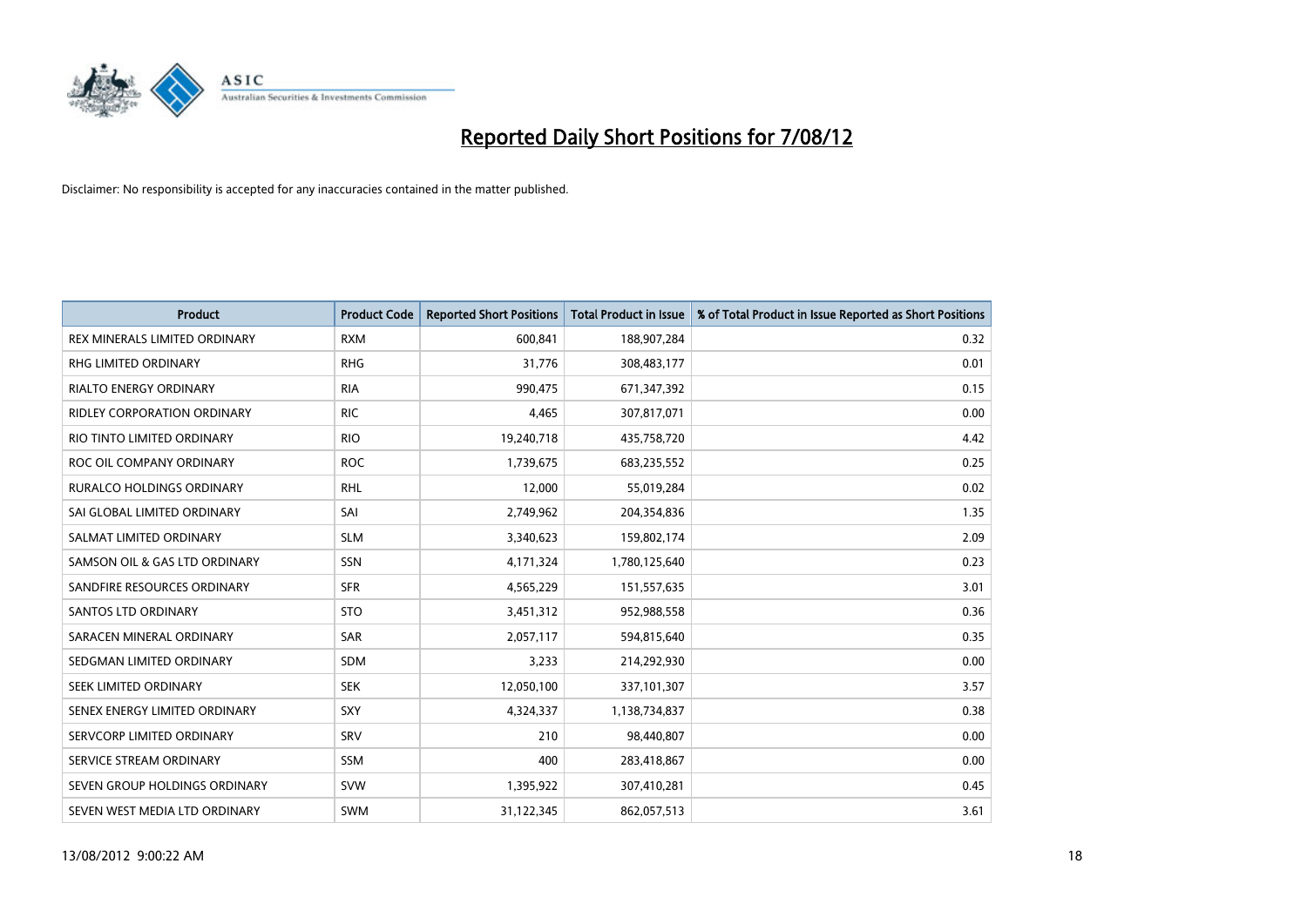

| <b>Product</b>                           | <b>Product Code</b> | <b>Reported Short Positions</b> | <b>Total Product in Issue</b> | % of Total Product in Issue Reported as Short Positions |
|------------------------------------------|---------------------|---------------------------------|-------------------------------|---------------------------------------------------------|
| SIGMA PHARMACEUTICAL ORDINARY            | SIP                 | 4,836,997                       | 1,186,303,520                 | 0.41                                                    |
| SILEX SYSTEMS ORDINARY                   | <b>SLX</b>          | 620.844                         | 170,143,997                   | 0.36                                                    |
| SILVER LAKE RESOURCE ORDINARY            | <b>SLR</b>          | 5,208,328                       | 225,493,476                   | 2.31                                                    |
| SIMS METAL MGMT LTD ORDINARY             | <b>SGM</b>          | 8,856,558                       | 204,830,045                   | 4.32                                                    |
| SINGAPORE TELECOMM. CHESS DEPOSITARY INT | SGT                 | 9,476,843                       | 154,444,714                   | 6.14                                                    |
| SIRTEX MEDICAL ORDINARY                  | <b>SRX</b>          | 37,934                          | 55,768,136                    | 0.07                                                    |
| SKILLED GROUP LTD ORDINARY               | <b>SKE</b>          | 37,638                          | 233,487,276                   | 0.02                                                    |
| <b>SKY NETWORK ORDINARY</b>              | <b>SKT</b>          | 1,505                           | 389,139,785                   | 0.00                                                    |
| <b>SLATER &amp; GORDON ORDINARY</b>      | <b>SGH</b>          | 17,220                          | 168,600,731                   | 0.01                                                    |
| SMS MANAGEMENT, ORDINARY                 | <b>SMX</b>          | 880,861                         | 68,415,913                    | 1.29                                                    |
| SONIC HEALTHCARE ORDINARY                | <b>SHL</b>          | 3,722,314                       | 390,969,875                   | 0.95                                                    |
| SOUL PATTINSON (W.H) ORDINARY            | SOL                 | 20,544                          | 239,395,320                   | 0.01                                                    |
| SOUTH BOULDER MINES ORDINARY             | <b>STB</b>          | 131,843                         | 126,732,826                   | 0.10                                                    |
| SP AUSNET STAPLED SECURITIES             | <b>SPN</b>          | 5,602,086                       | 3,339,620,165                 | 0.17                                                    |
| SPARK INFRASTRUCTURE STAPLED NOTE & UNIT | SKI                 | 17,904,040                      | 1,326,734,264                 | 1.35                                                    |
| SPECIALTY FASHION ORDINARY               | <b>SFH</b>          | 2,440,932                       | 192,236,121                   | 1.27                                                    |
| SPOTLESS GROUP LTD ORDINARY              | <b>SPT</b>          | 6,774                           | 266,712,743                   | 0.00                                                    |
| ST BARBARA LIMITED ORDINARY              | <b>SBM</b>          | 10,047,711                      | 325,615,389                   | 3.09                                                    |
| STANMORE COAL LTD ORDINARY               | <b>SMR</b>          | 32,870                          | 179,409,108                   | 0.02                                                    |
| STARPHARMA HOLDINGS ORDINARY             | SPL                 | 2,323,421                       | 281,690,401                   | 0.82                                                    |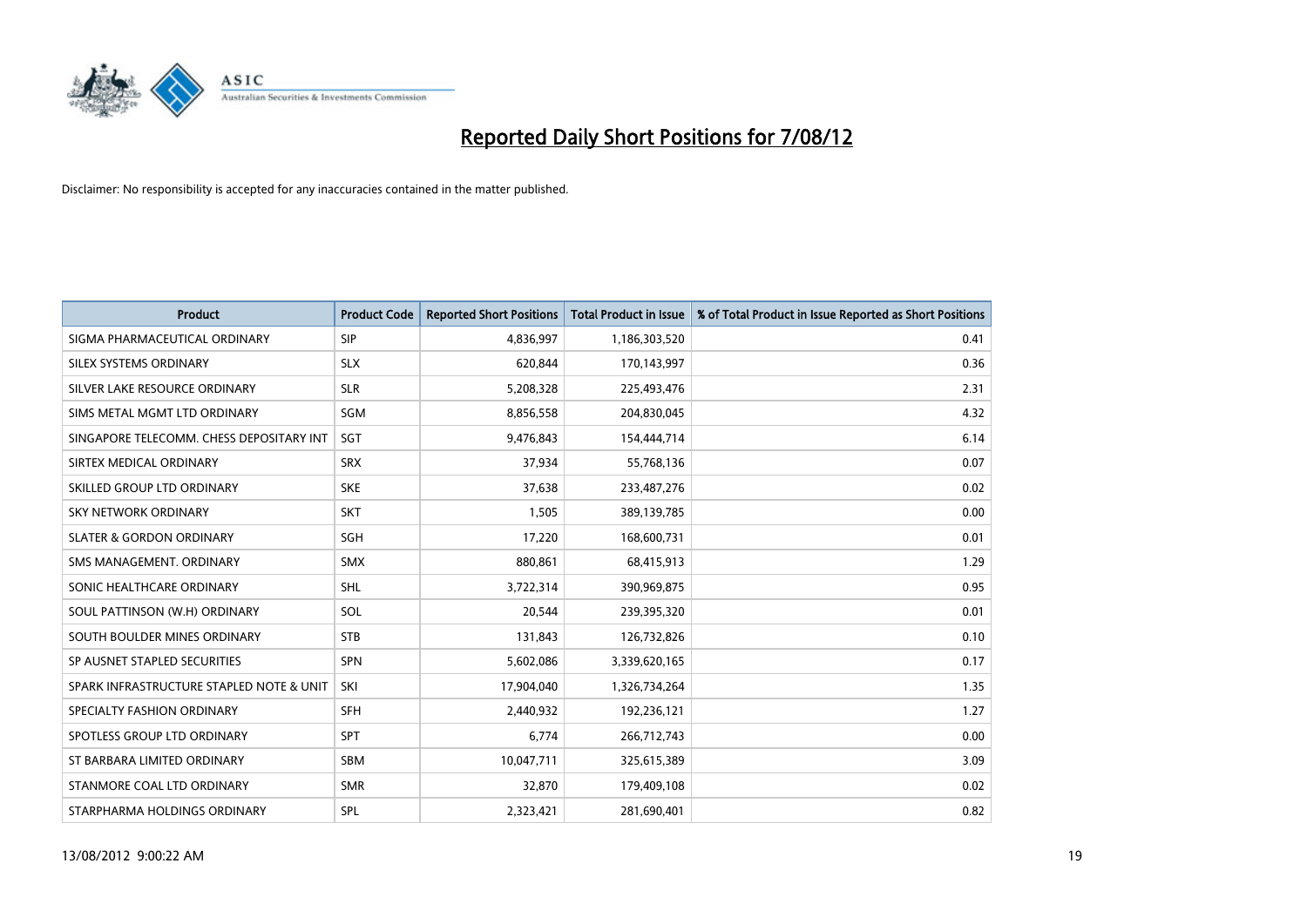

| <b>Product</b>                       | <b>Product Code</b> | <b>Reported Short Positions</b> | <b>Total Product in Issue</b> | % of Total Product in Issue Reported as Short Positions |
|--------------------------------------|---------------------|---------------------------------|-------------------------------|---------------------------------------------------------|
| STHN CROSS MEDIA ORDINARY            | <b>SXL</b>          | 10,920,649                      | 704,594,449                   | 1.55                                                    |
| STOCKLAND UNITS/ORD STAPLED          | <b>SGP</b>          | 14,806,022                      | 2,203,547,228                 | 0.67                                                    |
| STRAITS RES LTD. ORDINARY            | SRO                 | 94,499                          | 456,529,474                   | 0.02                                                    |
| STW COMMUNICATIONS ORDINARY          | SGN                 | 23,598                          | 362,798,351                   | 0.01                                                    |
| SUNCORP GROUP LTD ORDINARY           | <b>SUN</b>          | 8,228,460                       | 1,286,600,980                 | 0.64                                                    |
| SUNDANCE ENERGY ORDINARY             | <b>SEA</b>          | 4,715                           | 277,098,474                   | 0.00                                                    |
| SUNDANCE RESOURCES ORDINARY          | <b>SDL</b>          | 13,999,805                      | 3,049,577,034                 | 0.46                                                    |
| SUNLAND GROUP LTD ORDINARY           | <b>SDG</b>          | 19,951                          | 196,717,811                   | 0.01                                                    |
| SUPER RET REP LTD ORDINARY           | <b>SUL</b>          | 1,675,552                       | 196,172,971                   | 0.85                                                    |
| SYD AIRPORT STAPLED US PROHIBIT.     | <b>SYD</b>          | 10,116,791                      | 1,861,210,782                 | 0.54                                                    |
| SYRAH RESOURCES ORDINARY             | <b>SYR</b>          | 33,755                          | 126,723,021                   | 0.03                                                    |
| <b>TABCORP HOLDINGS LTD ORDINARY</b> | <b>TAH</b>          | 10,194,222                      | 730,113,969                   | 1.40                                                    |
| TANAMI GOLD NL ORDINARY              | <b>TAM</b>          | 344,781                         | 261,132,677                   | 0.13                                                    |
| TAP OIL LIMITED ORDINARY             | <b>TAP</b>          | 606,217                         | 241,295,311                   | 0.25                                                    |
| TASSAL GROUP LIMITED ORDINARY        | <b>TGR</b>          | 1,128                           | 146,304,404                   | 0.00                                                    |
| TATTS GROUP LTD ORDINARY             | <b>TTS</b>          | 7,805,346                       | 1,362,919,733                 | 0.57                                                    |
| TECHNOLOGY ONE ORDINARY              | <b>TNE</b>          | 126                             | 304,980,455                   | 0.00                                                    |
| TELECOM CORPORATION ORDINARY         | <b>TEL</b>          | 20,083,416                      | 1,856,780,364                 | 1.08                                                    |
| <b>TELSTRA CORPORATION, ORDINARY</b> | <b>TLS</b>          | 37,172,088                      | 12,443,074,357                | 0.30                                                    |
| TEN NETWORK HOLDINGS ORDINARY        | <b>TEN</b>          | 62,065,341                      | 1,437,204,873                 | 4.32                                                    |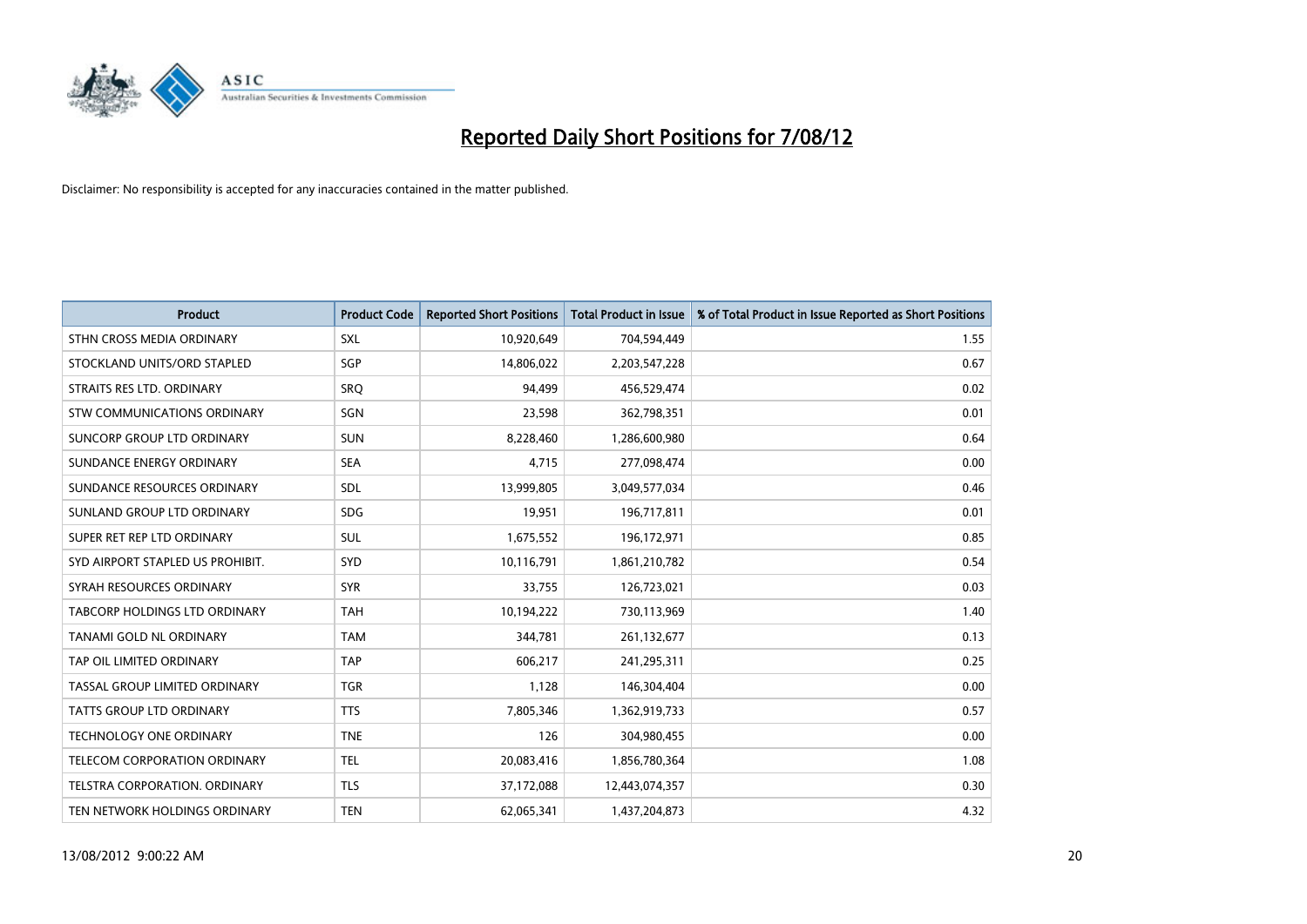

| <b>Product</b>                       | <b>Product Code</b> | <b>Reported Short Positions</b> | <b>Total Product in Issue</b> | % of Total Product in Issue Reported as Short Positions |
|--------------------------------------|---------------------|---------------------------------|-------------------------------|---------------------------------------------------------|
| TERANGA GOLD CORP CDI 1:1            | <b>TGZ</b>          | 103,815                         | 162,197,999                   | 0.06                                                    |
| TEXON PETROLEUM LTD ORDINARY         | <b>TXN</b>          | 172,346                         | 245,039,848                   | 0.07                                                    |
| TFS CORPORATION LTD ORDINARY         | <b>TFC</b>          | 37,839                          | 279,621,829                   | 0.01                                                    |
| THAKRAL HOLDINGS GRP ORDINARY/UNIT   | <b>THG</b>          | 100                             | 585,365,014                   | 0.00                                                    |
| THE REJECT SHOP ORDINARY             | <b>TRS</b>          | 2,730,779                       | 26,092,220                    | 10.47                                                   |
| THORN GROUP LIMITED ORDINARY         | <b>TGA</b>          | 281,705                         | 146,374,703                   | 0.19                                                    |
| TIGER RESOURCES ORDINARY             | <b>TGS</b>          | 1,997,582                       | 673,470,269                   | 0.30                                                    |
| TOLL HOLDINGS LTD ORDINARY           | <b>TOL</b>          | 11,955,795                      | 717,133,875                   | 1.67                                                    |
| TOX FREE SOLUTIONS ORDINARY          | <b>TOX</b>          | 20,424                          | 115,311,608                   | 0.02                                                    |
| TPG TELECOM LIMITED ORDINARY         | <b>TPM</b>          | 2,347,446                       | 793,808,141                   | 0.30                                                    |
| TRADE ME GROUP ORDINARY              | <b>TME</b>          | 61,482                          | 395,745,510                   | 0.02                                                    |
| TRANSFIELD SERVICES ORDINARY         | <b>TSE</b>          | 4,493,947                       | 520,790,618                   | 0.86                                                    |
| TRANSPACIFIC INDUST, ORDINARY        | <b>TPI</b>          | 6,780,894                       | 1,578,479,491                 | 0.43                                                    |
| TRANSURBAN GROUP TRIPLE STAPLED SEC. | <b>TCL</b>          | 7,705,726                       | 1,458,321,112                 | 0.53                                                    |
| TREASURY WINE ESTATE ORDINARY        | <b>TWE</b>          | 14,926,287                      | 647,227,144                   | 2.31                                                    |
| TROY RESOURCES LTD ORDINARY          | <b>TRY</b>          | 188,714                         | 89,462,649                    | 0.21                                                    |
| UGL LIMITED ORDINARY                 | UGL                 | 7,605,803                       | 166,315,038                   | 4.57                                                    |
| UNILIFE CORPORATION CDI 6:1          | <b>UNS</b>          | 186,653                         | 253,466,532                   | 0.07                                                    |
| UXC LIMITED ORDINARY                 | <b>UXC</b>          | 25,963                          | 305,585,913                   | 0.01                                                    |
| <b>VENTURE MINERALS ORDINARY</b>     | <b>VMS</b>          | 350,674                         | 232,468,592                   | 0.15                                                    |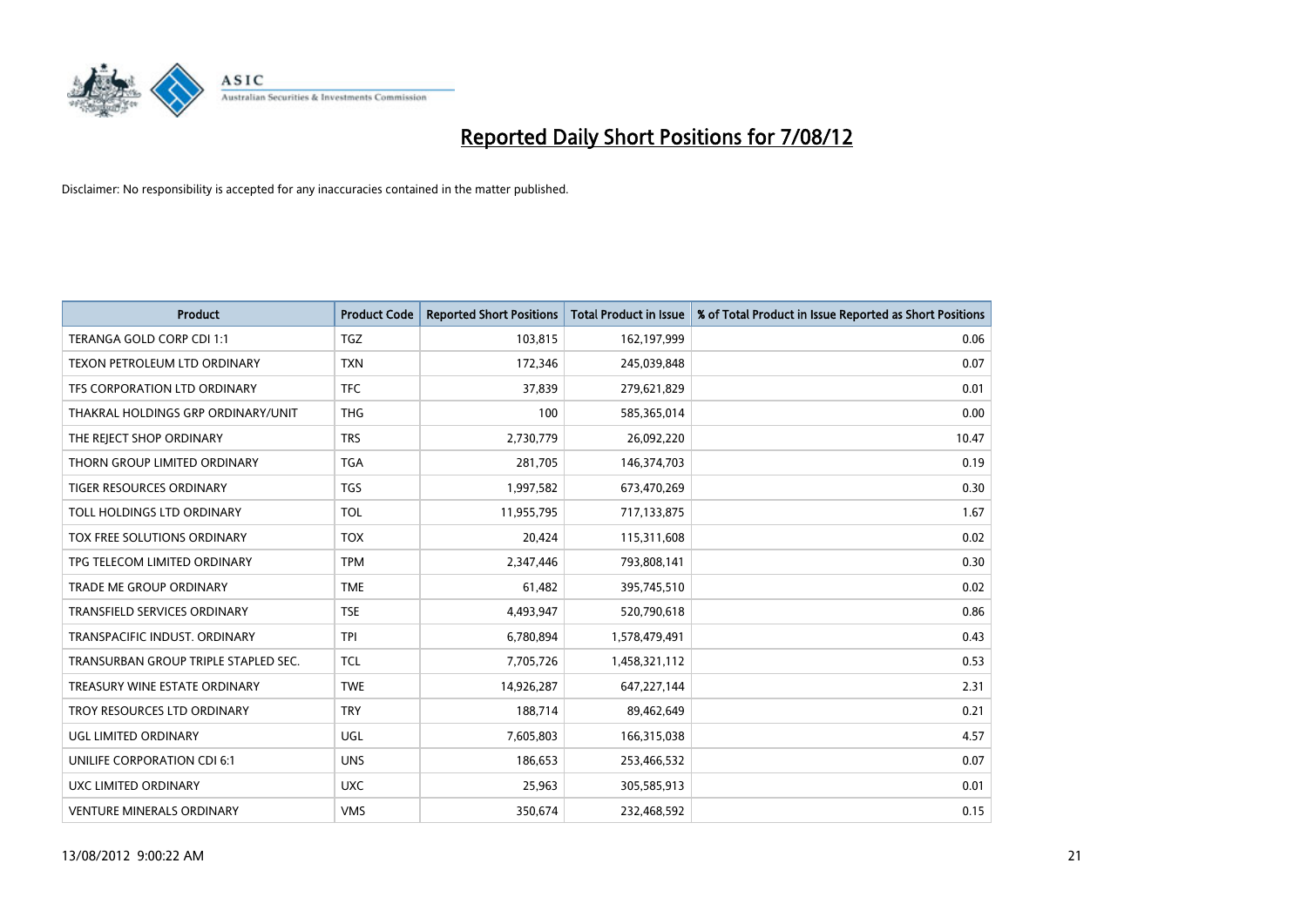

| <b>Product</b>                         | <b>Product Code</b> | <b>Reported Short Positions</b> | <b>Total Product in Issue</b> | % of Total Product in Issue Reported as Short Positions |
|----------------------------------------|---------------------|---------------------------------|-------------------------------|---------------------------------------------------------|
| <b>VIRGIN AUS HLDG LTD ORDINARY</b>    | <b>VAH</b>          | 20,667,638                      | 2,210,197,600                 | 0.94                                                    |
| VITERRA INC CDI 1:1                    | <b>VTA</b>          | 10                              | 68,629,939                    | 0.00                                                    |
| <b>VOCUS COMMS LTD ORDINARY</b>        | <b>VOC</b>          | 66,440                          | 70,181,826                    | 0.09                                                    |
| WAH NAM INT HLDG LTD ORDINARY          | <b>WNI</b>          | 91,872                          | 7,175,039,665                 | 0.00                                                    |
| <b>WATPAC LIMITED ORDINARY</b>         | <b>WTP</b>          | 255,746                         | 184,332,526                   | 0.14                                                    |
| <b>WDS LIMITED ORDINARY</b>            | <b>WDS</b>          | 7                               | 144,740,614                   | 0.00                                                    |
| <b>WEBIET LIMITED ORDINARY</b>         | <b>WEB</b>          | 168,304                         | 71,065,929                    | 0.24                                                    |
| <b>WESFARMERS LIMITED ORDINARY</b>     | <b>WES</b>          | 31,486,268                      | 1,006,514,440                 | 3.13                                                    |
| WESFARMERS LIMITED PARTIALLY PROTECTED | <b>WESN</b>         | 1,133,363                       | 150,557,722                   | 0.75                                                    |
| <b>WESTERN AREAS NL ORDINARY</b>       | <b>WSA</b>          | 10,064,083                      | 179,735,899                   | 5.60                                                    |
| WESTERN DESERT RES. ORDINARY           | <b>WDR</b>          | 295,270                         | 234,819,203                   | 0.13                                                    |
| WESTFIELD GROUP ORD/UNIT STAPLED SEC   | <b>WDC</b>          | 5,630,475                       | 2,260,505,450                 | 0.25                                                    |
| WESTFIELD RETAIL TST UNIT STAPLED      | <b>WRT</b>          | 42,048,134                      | 3,054,166,195                 | 1.38                                                    |
| <b>WESTPAC BANKING CORP ORDINARY</b>   | <b>WBC</b>          | 52,857,597                      | 3,080,007,564                 | 1.72                                                    |
| WHITE ENERGY COMPANY ORDINARY          | <b>WEC</b>          | 1,138,073                       | 322,974,494                   | 0.35                                                    |
| <b>WHITEHAVEN COAL ORDINARY</b>        | <b>WHC</b>          | 15,238,755                      | 1,013,190,387                 | 1.50                                                    |
| WINDIMURRA VANADIUM ORDINARY           | <b>WVL</b>          | 163,685                         | 154,278,674                   | 0.11                                                    |
| WOODSIDE PETROLEUM ORDINARY            | <b>WPL</b>          | 3,930,127                       | 823,910,657                   | 0.48                                                    |
| WOOLWORTHS LIMITED ORDINARY            | <b>WOW</b>          | 6,282,011                       | 1,231,938,982                 | 0.51                                                    |
| <b>WORLEYPARSONS LTD ORDINARY</b>      | <b>WOR</b>          | 4,400,369                       | 242,154,955                   | 1.82                                                    |